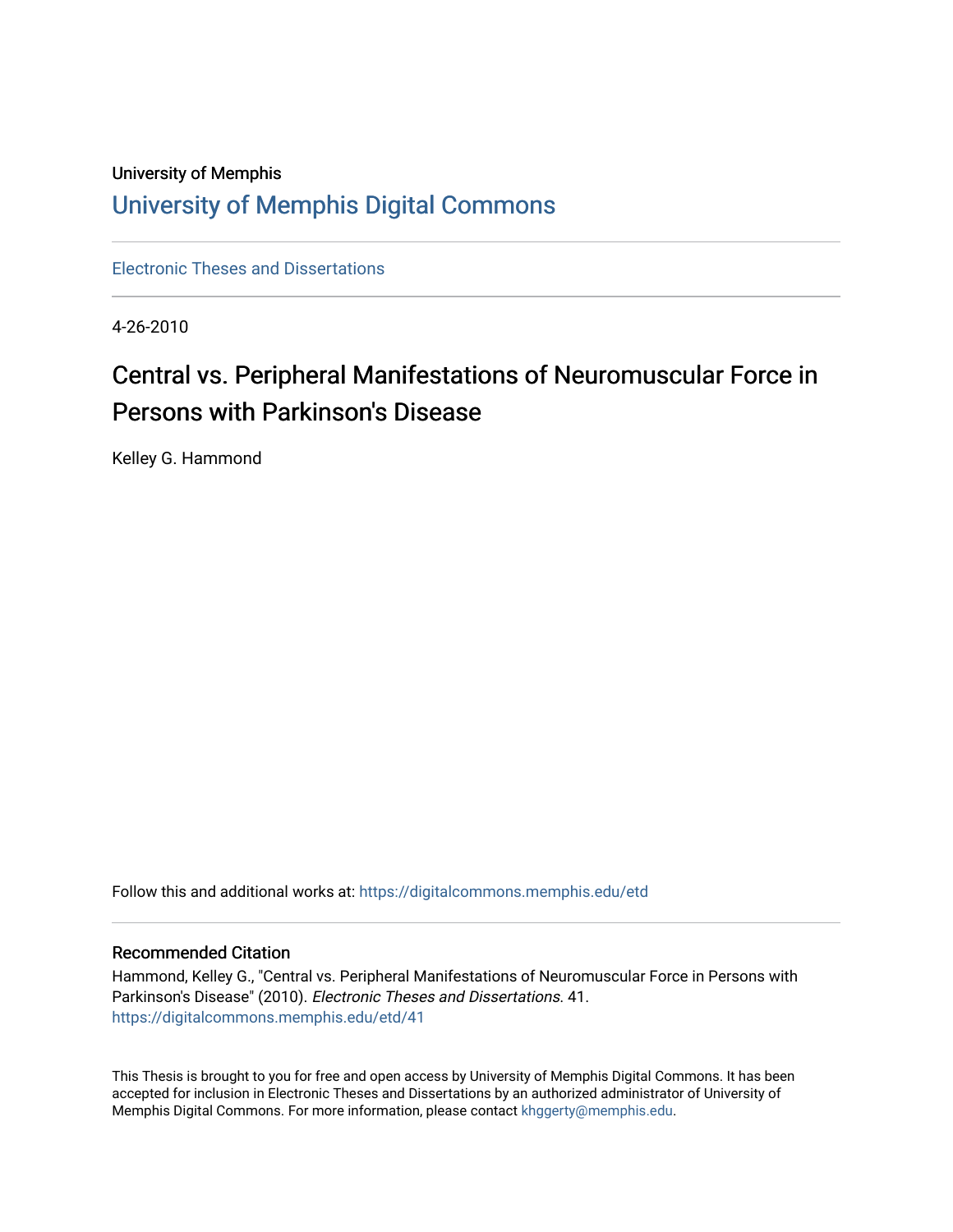To the University Council:

 The Thesis Committee for Kelley G. Hammond certifies that this is the approved version of the following thesis:

CENTRAL VS. PERIPHERAL MANIFESTATIONS OF NEUROMUSCULAR

FORCE IN PERSONS WITH PARKINSON'S DISEASE

 $\frac{1}{2}$  ,  $\frac{1}{2}$  ,  $\frac{1}{2}$  ,  $\frac{1}{2}$  ,  $\frac{1}{2}$  ,  $\frac{1}{2}$  ,  $\frac{1}{2}$  ,  $\frac{1}{2}$  ,  $\frac{1}{2}$  ,  $\frac{1}{2}$  ,  $\frac{1}{2}$  ,  $\frac{1}{2}$  ,  $\frac{1}{2}$  ,  $\frac{1}{2}$  ,  $\frac{1}{2}$  ,  $\frac{1}{2}$  ,  $\frac{1}{2}$  ,  $\frac{1}{2}$  ,  $\frac{1$ 

Brian K. Schilling, Ph.D., Major Professor

\_\_\_\_\_\_\_\_\_\_\_\_\_\_\_\_\_\_\_\_\_\_\_\_\_\_\_\_\_\_\_\_\_\_\_\_\_\_\_\_\_\_\_

Lawrence W. Weiss,Ed.D.

\_\_\_\_\_\_\_\_\_\_\_\_\_\_\_\_\_\_\_\_\_\_\_\_\_\_\_\_\_\_\_\_\_\_\_\_\_\_\_\_\_\_\_\_\_\_

\_\_\_\_\_\_\_\_\_\_\_\_\_\_\_\_\_\_\_\_\_\_\_\_\_\_\_\_\_\_\_\_\_\_\_\_\_\_\_\_\_\_\_\_\_\_

Richard J. Bloomer, Ph.D.

Accepted for the Graduate Council:

Karen D. Weddle-West, Ph.D. Vice Provost for Graduate Programs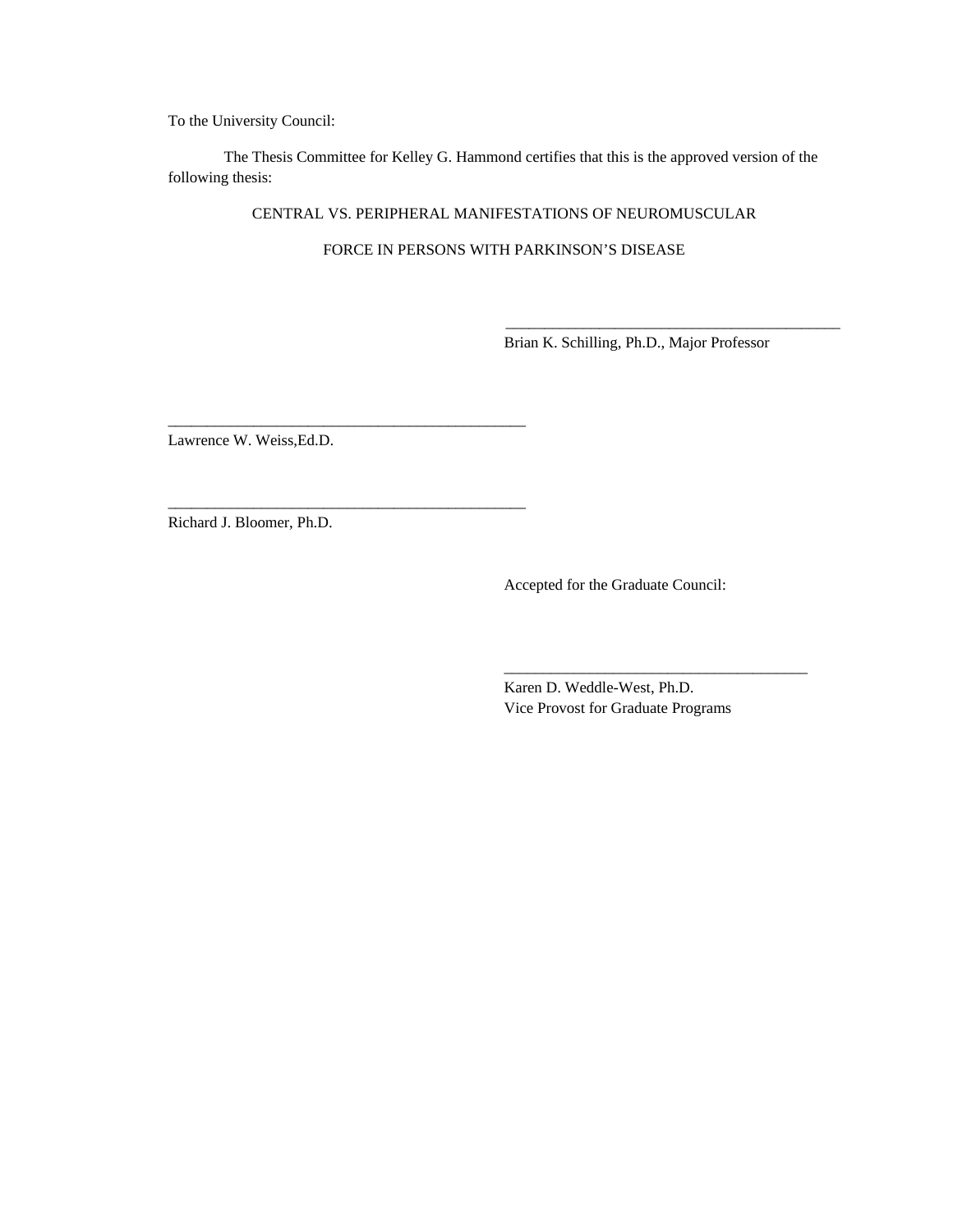# **STATEMENT OF PERMISSION TO USE**

 In presenting this thesis in partial fulfillment of the requirements for a Master's degree at The University of Memphis, I agree that the library shall make it available to borrowers under rules of the library. Brief quotations from this thesis are allowable without special permission, provided that accurate acknowledgement of the source is made.

 Permission for extensive quotation from or reproduction of this thesis may be granted by my major professor, or in his absence, by the Head of Interlibrary Services when, in the opinion of either, the proposed use of the material is for scholarly purposes. Any copying or use of the material in this thesis for financial gain shall not be allowed without my written permission.

Signature\_\_\_\_\_\_\_\_\_\_\_\_\_\_\_\_\_\_\_\_\_\_\_\_\_\_\_\_\_\_\_\_\_\_\_\_\_\_\_\_

Date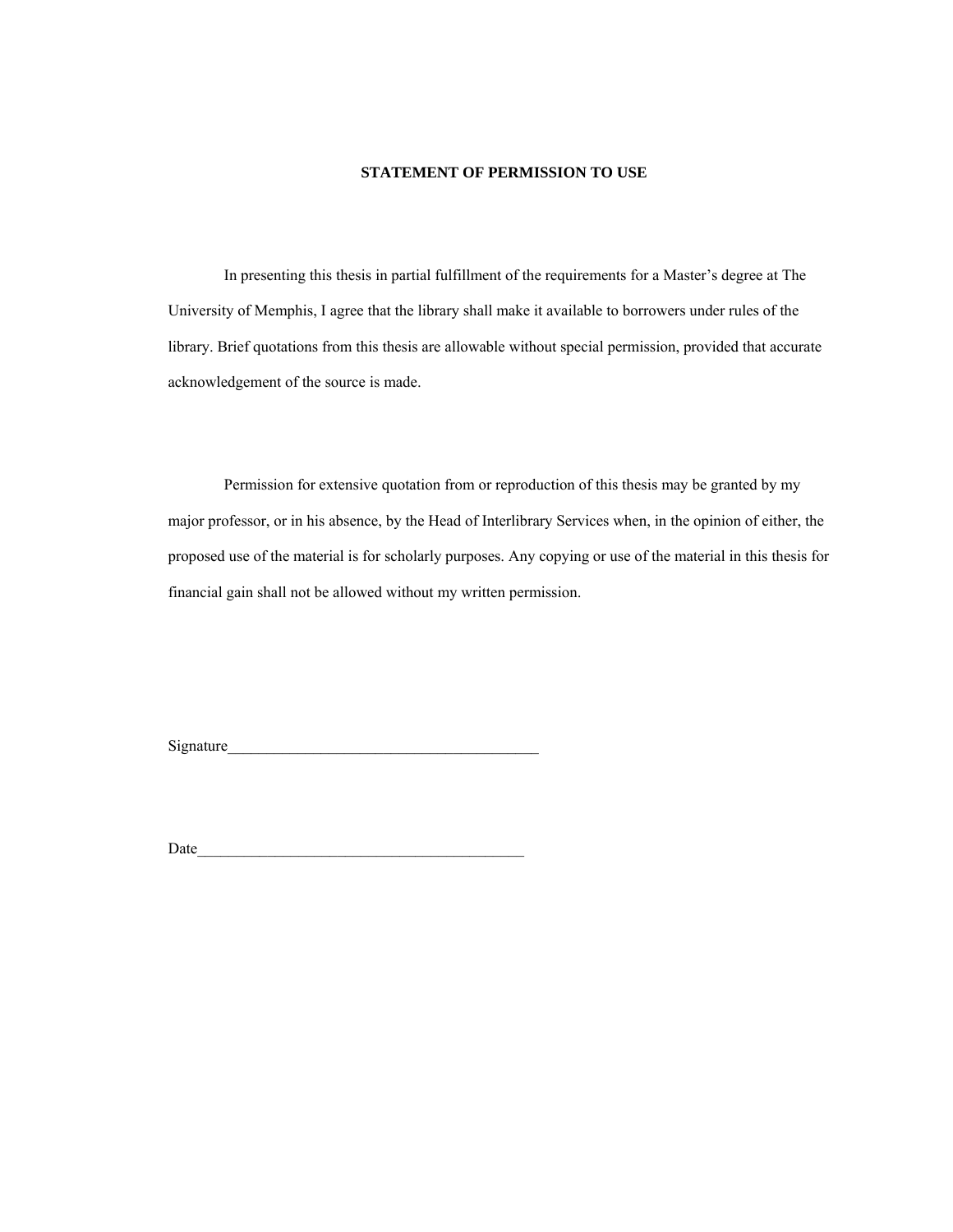# CENTRAL VERSUS PERIPHERAL MANIFESTATIONS OF

# NEUROMUSCULAR FORCE PRODUCTION IN PERSONS WITH PARKINSON'S DISEASE

by

Kelley G. Hammond, BS, CSCS

A Thesis

Submitted in Partial Fulfillment of the

Requirements for the Degree of

Master of Science

Major: Health and Sports Science

The University of Memphis

May 2010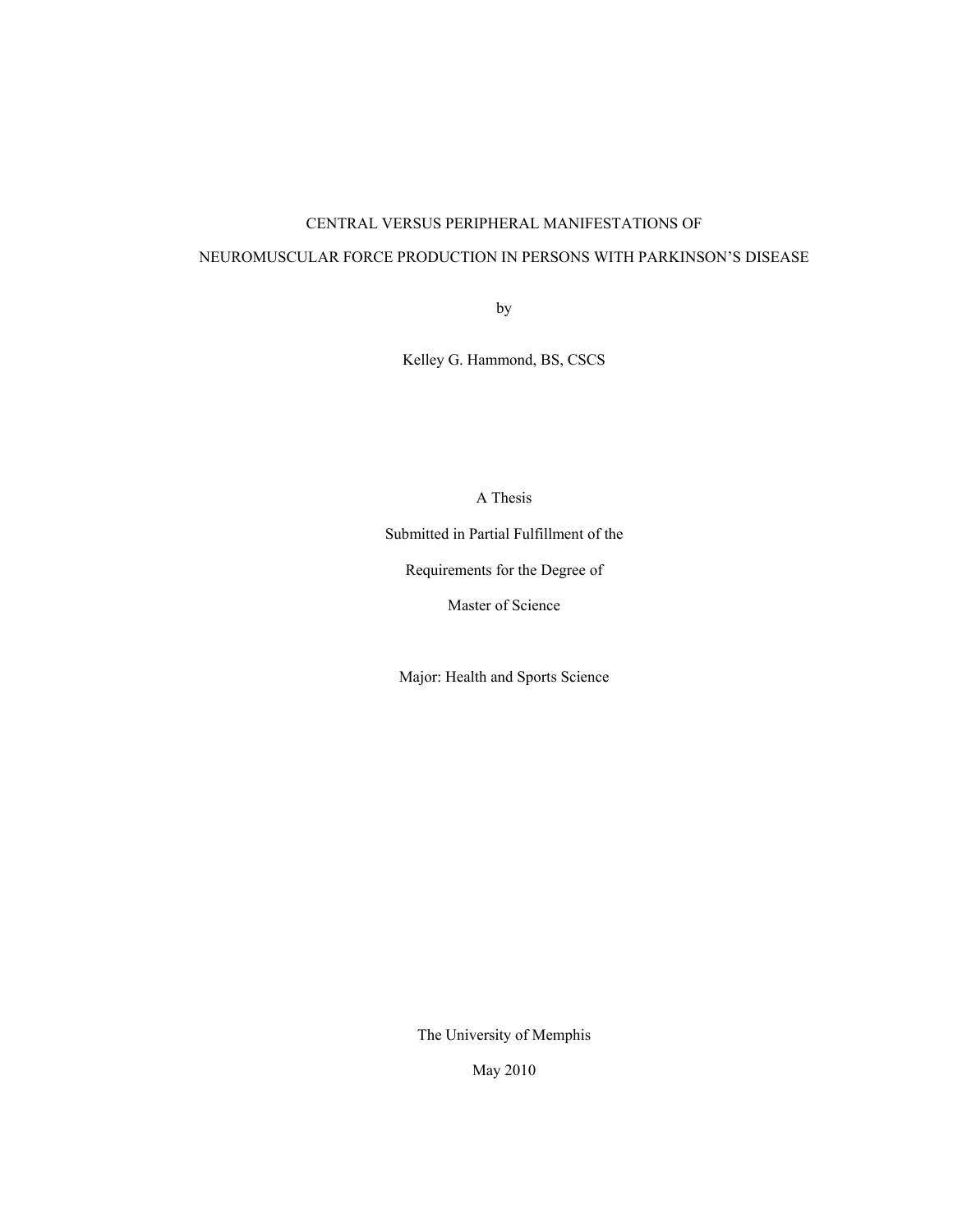## **ACKNOWLEDGEMENTS**

First and foremost, I would like to thank my advisor, thesis chair, and mentor, Dr. Brian Schilling, for all the work he put into this and related projects. His passion for exercise and Parkinson's disease was infectious, and from that came my desire to learn about the disease and strive to make this project journalready in order to better the literature in this area. Dr. Schilling has high standards for excellence and integrity in his work and the research that comes from his lab, and has engrained in me these principles as well. My success over the last two years and my ensuing master's degree from the University of Memphis were edifying and efficient as a result of his guidance and support, and for that I will forever be grateful.

 I would also like to thank the other members of my thesis committee, Drs. Lawrence Weiss and Richard Bloomer. Their support through the process and feedback on the oral and written project were invaluable to the progression of this master's thesis and my development as a student and teacher.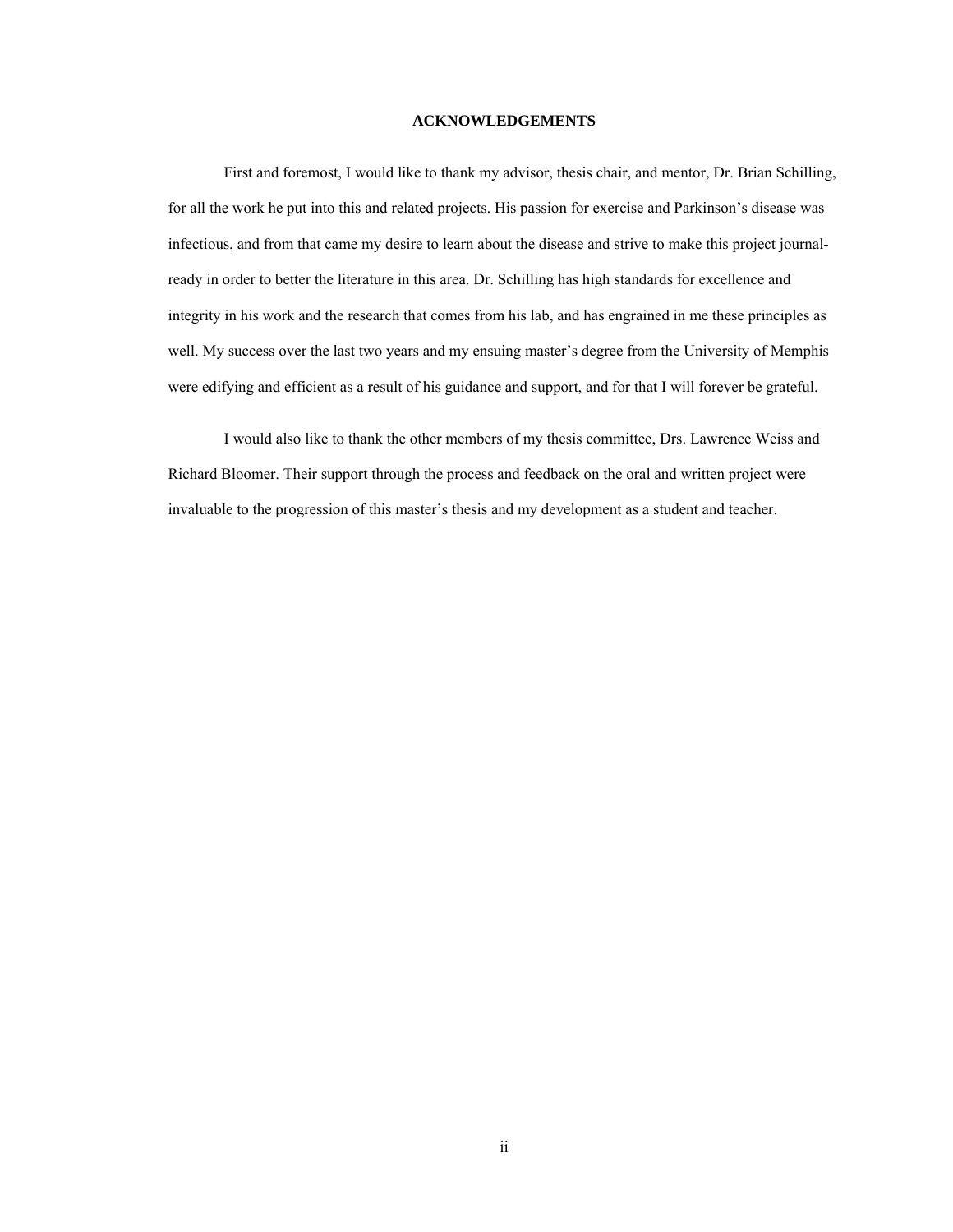# **Abstract**

Hammond, Kelley Grace. M.S. The University of Memphis. May 2010. Central versus peripheral manifestations of neuromuscular force production in persons with Parkinson's disease. Major Professor: Brian K. Schilling, Ph.D.

Bradykinesia and reduced neuromuscular force exist in Parkinson's disease (PD). Percutaneous electrical stimulation (PES) has been used to evaluate central versus peripheral manifestations of neuromuscular strength in healthy, aging, and athletic populations, but this method has not previously been used in PD. This pilot study used PES of the quadriceps femoris to identify central and peripheral activation in persons with PD ( $n = 7$ ) and neurologically healthy controls ( $n = 6$ ). Maximal voluntary rate of force development (PD =  $2544N/s \pm 1183$ , control =  $4599N/s \pm 1077$ ;  $P = 0.008$ ) and the rate of force development ratio (RFDR; PD =  $0.45 \pm 0.15$ , control =  $0.80 \pm 0.20$ ; *P* = 0.004) were significantly (*P* < 0.05) lower in the PD group compared to controls. No other significant differences were found between groups. This study was the first to quantify the central deficits caused by PD which bring about reduced neuromuscular rate of force development.

Key words: neuromuscular disease; strength deficits; percutaneous electrical stimulation; central activation ratio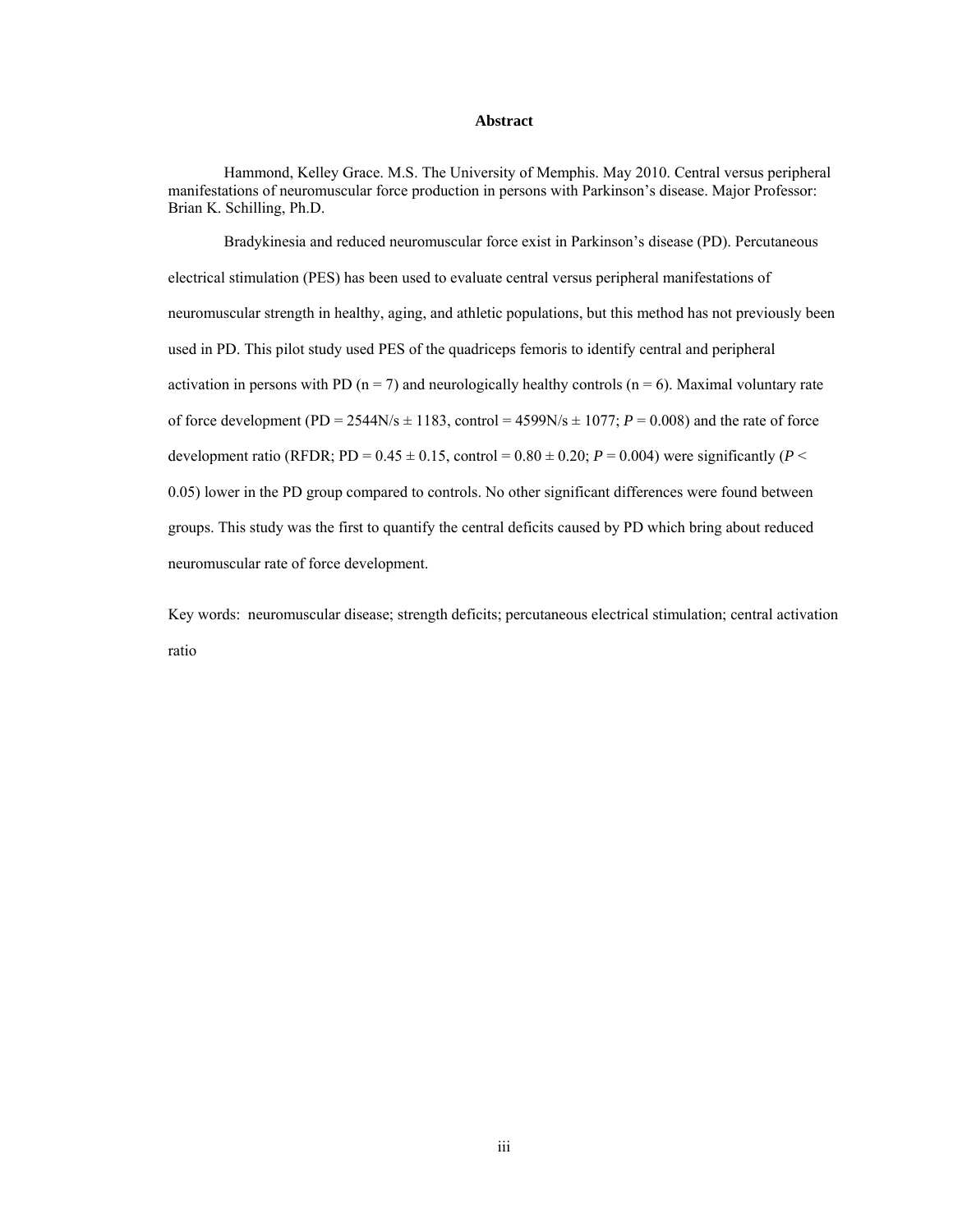# **PREFACE**

This thesis was written in article format for submission to the journal *Movement Disorders* following defense. The content and organization of this thesis represent and fulfill the requirements for submission to this journal.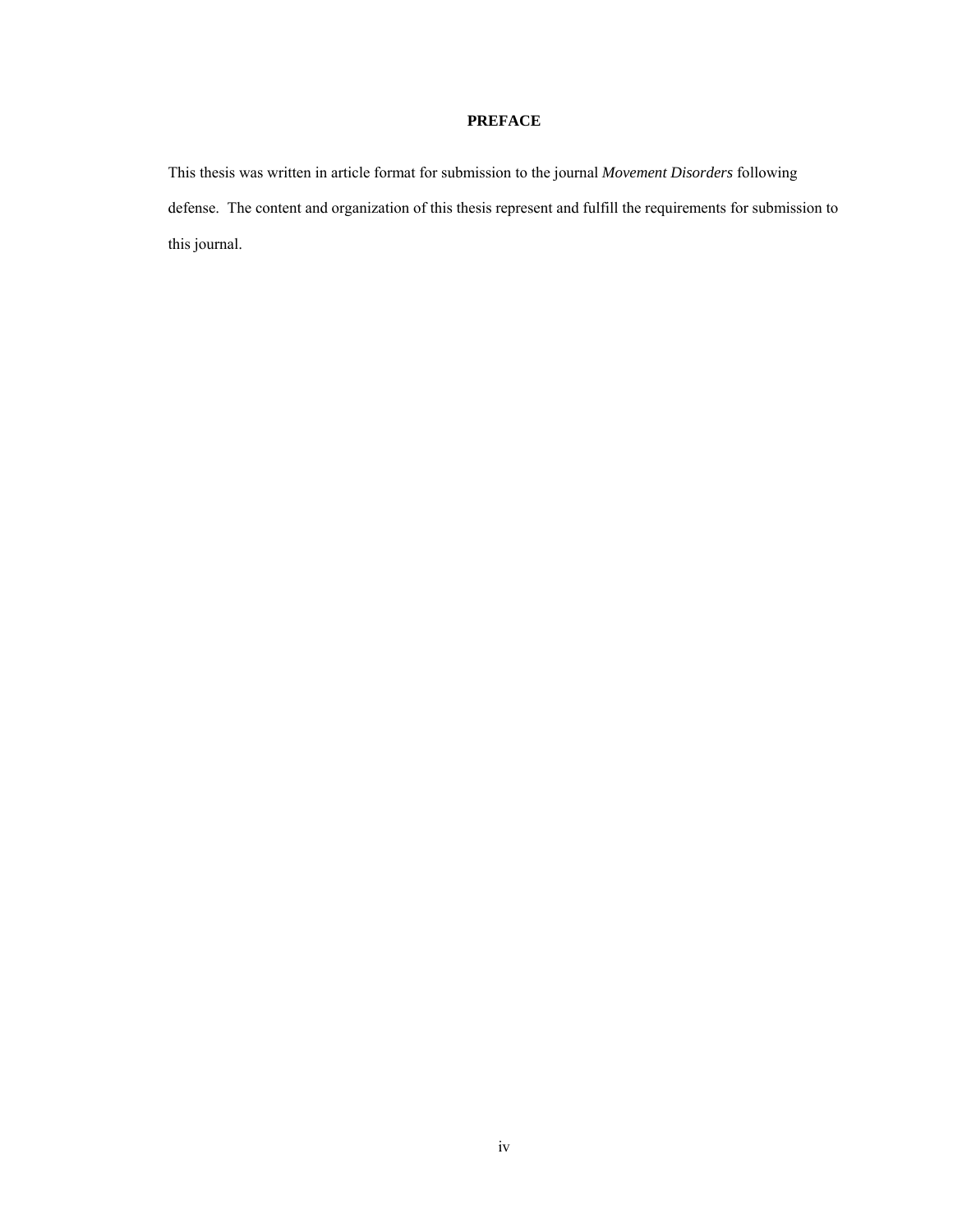# **TABLE OF CONTENTS**

| <b>SECTION</b>         |                                                     | PAGE           |
|------------------------|-----------------------------------------------------|----------------|
| <b>LIST OF FIGURES</b> |                                                     | vi             |
| <b>INTRODUCTION</b>    |                                                     | $\mathbf{1}$   |
| <b>METHODS</b>         |                                                     |                |
|                        | Subjects                                            | $\overline{2}$ |
|                        | Procedures                                          | 3              |
|                        | Statistics                                          | $\overline{4}$ |
| <b>RESULTS</b>         |                                                     | 5              |
| <b>DISCUSSION</b>      |                                                     | 5              |
| <b>REFERENCES</b>      |                                                     | 9              |
| <b>APPENDIXES</b>      |                                                     |                |
|                        | A. Figures                                          | 13             |
|                        | <b>Extended Literature Review</b><br>$\mathbf{B}$ . | 18             |
|                        | C. IRB Approval                                     | 31             |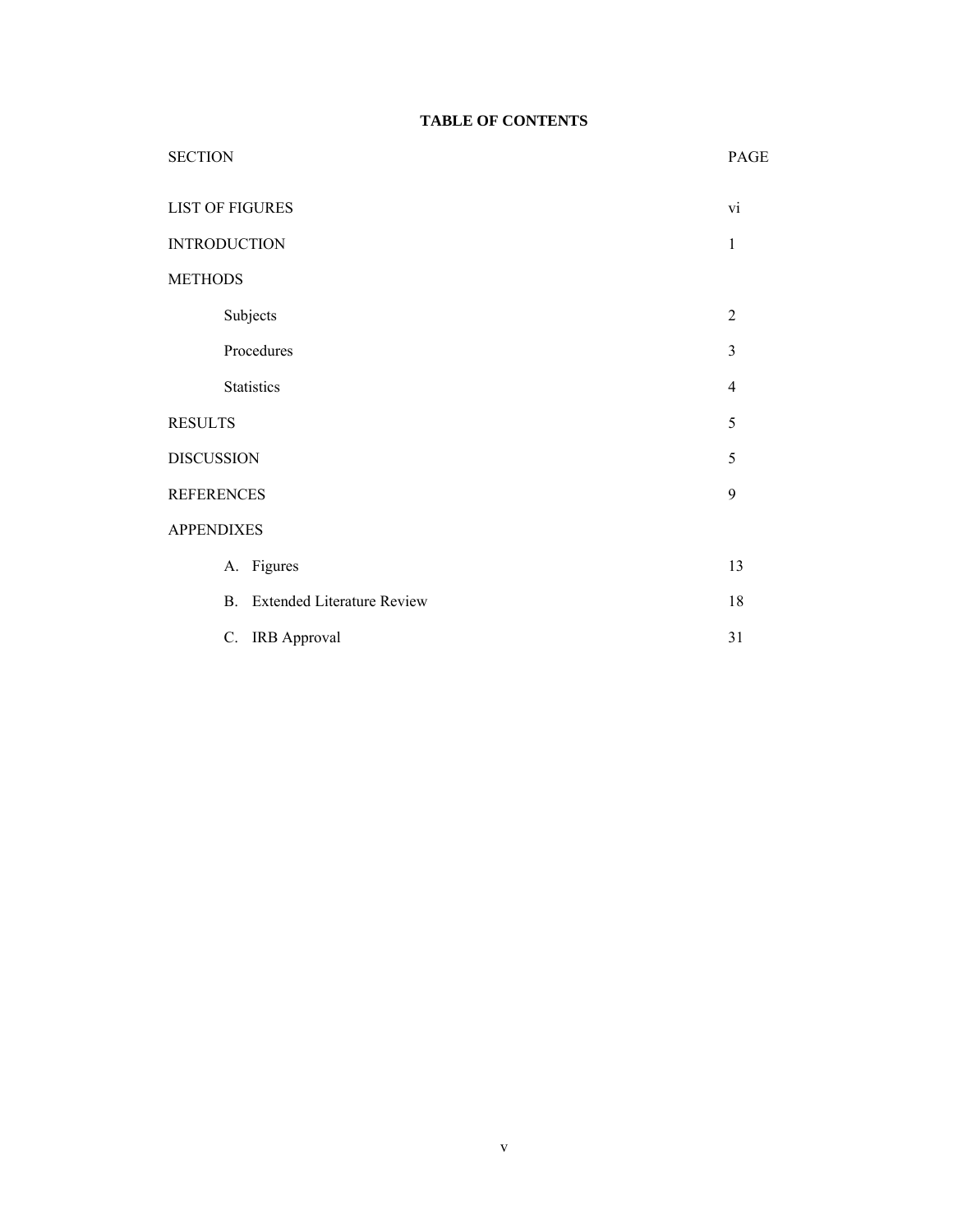# **LIST OF FIGURES**

| <b>FIGURE</b>                                                       | <b>PAGE</b> |
|---------------------------------------------------------------------|-------------|
| 1. Testing set-up for percutaneous electrical stimulation           | 14          |
| 2. Voluntary and involuntary rate of force development              | 14          |
| 3. Maximal Voluntary Rate of Force Development of PD and controls   | 15          |
| 4. Rate of Force Development Ratio of PD and controls               | 15          |
| 5. Maximal Involuntary Rate of Force Development of PD and controls | 16          |
| 6. Maximal Involuntary Force for PD and controls                    | 16          |
| 7. Maximal Voluntary Force for PD and controls                      | 17          |
| 8. Central Activation Ratio for PD and controls                     | 17          |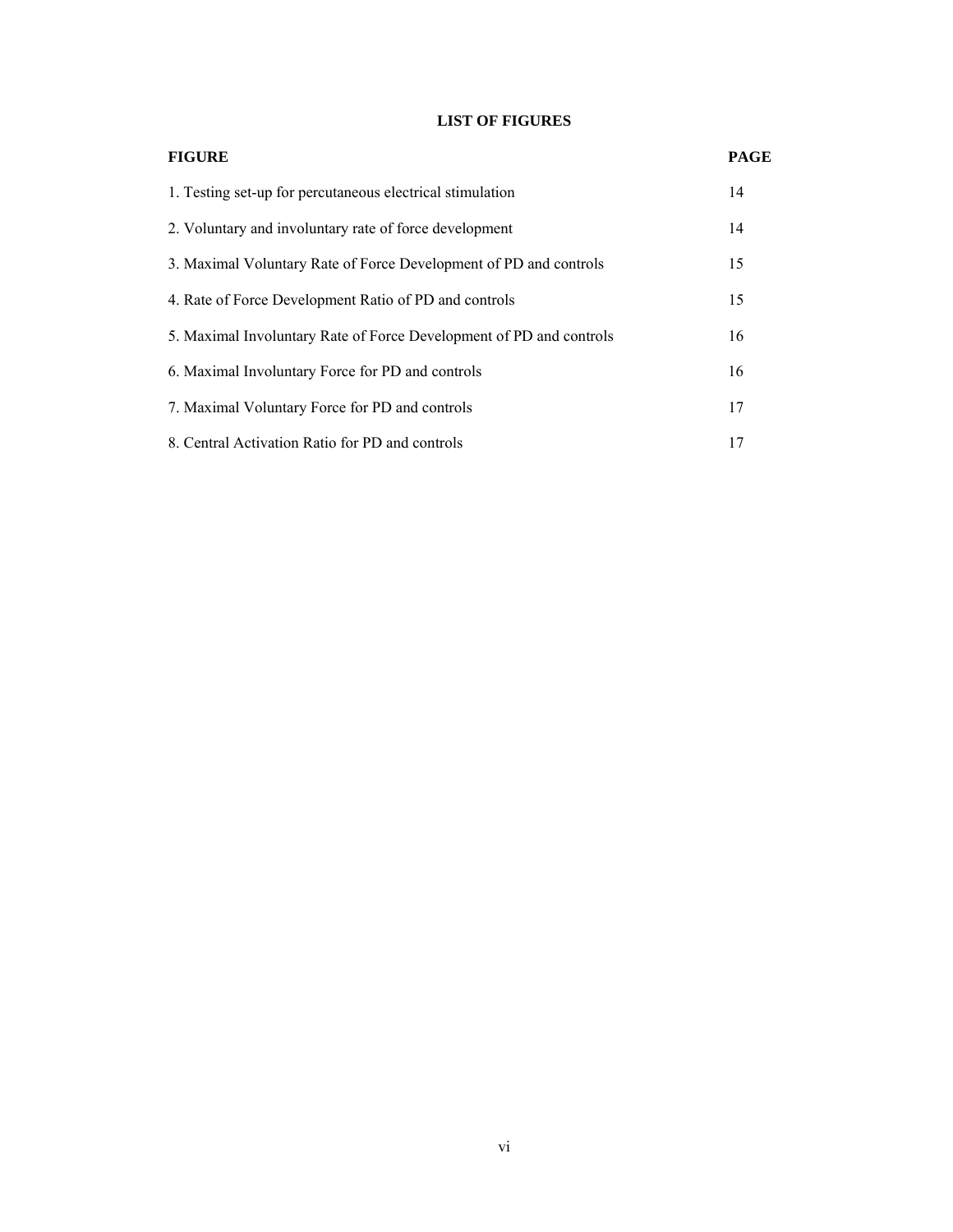# **INTRODUCTION**

Parkinson's disease (PD) is a central nervous system disorder that results in several debilitating symptoms. Among these symptoms are reduced neuromuscular strength and bradykinesia (slowness of movement)<sup>1</sup>. These difficulties with motor control evolve deep within the brain in the substantia nigra, where dopaminergic neurons are killed by the disease. Because dopamine is a neurotransmitter that regulates movement, persons with PD are unable to control movement via signaling from the brain to the body's periphery in the same manner as healthy persons do. Symptoms include, but are not limited to, tremor of the hands, arms, legs, jaw, and face, rigidity (stiffness) of the limbs and trunk, bradykinesia, and postural instability (impaired balance and coordination)<sup>2</sup>. Parkinson's disease is chronic and progressive. More Americans (~1 million) suffer from PD than Amyotrophic Lateral Sclerosis (Lou Gehrig's disease), multiple sclerosis, and muscular dystrophy combined, and the yearly cost of treatment and loss of ability to work is estimated at 25 billion dollars in the United States alone<sup>3</sup>.

Most studies comparing persons with PD to neurologically healthy, age-matched individuals have reported reduced strength in  $PD^{4-13}$ . This supports the presumption that decreased strength is caused by the disease<sup>6</sup>. Corcos et al.<sup>7</sup> and Nallegowda et al.<sup>4</sup> reported reduced voluntary strength and rate of force development (RFD) following withdrawal from antiparkinson medication, which suggests that this weakness and reduction in RFD is a direct result of the disease, and that at least part of the weakness is central in nature. While neurologically healthy persons typically take less than one second to achieve peak force, PD patients with moderate bradykinesia can take 3-4 seconds<sup>4,7</sup>. Further, Corcos et al.<sup>7</sup> concluded that changes in strength correlate significantly with changes in contraction rate.

Central and peripheral effects of the disease include decreases and irregularities in motoneuron firing rates and deficits in muscular strength<sup>5,14</sup>. Superimposed electrical stimulation is an effective method of evaluating and quantifying voluntary versus involuntary muscle activity<sup>15-17</sup>, but has not been used in PD. By stimulating a relaxed muscle, the maximal involuntary rate of force development (MIRFD) can be identified and used to estimate the aptitude of the muscle's contractility without central input. If this evoked twitch is added to a maximal voluntary contraction (MVC), the difference in force output can provide a quantitative value of central activation. One method of calculating this deficit is the central activation ratio  $(CAR = MVC/(MVC + stimulated force))^{18}$ . The purpose of this study was to collect pilot data that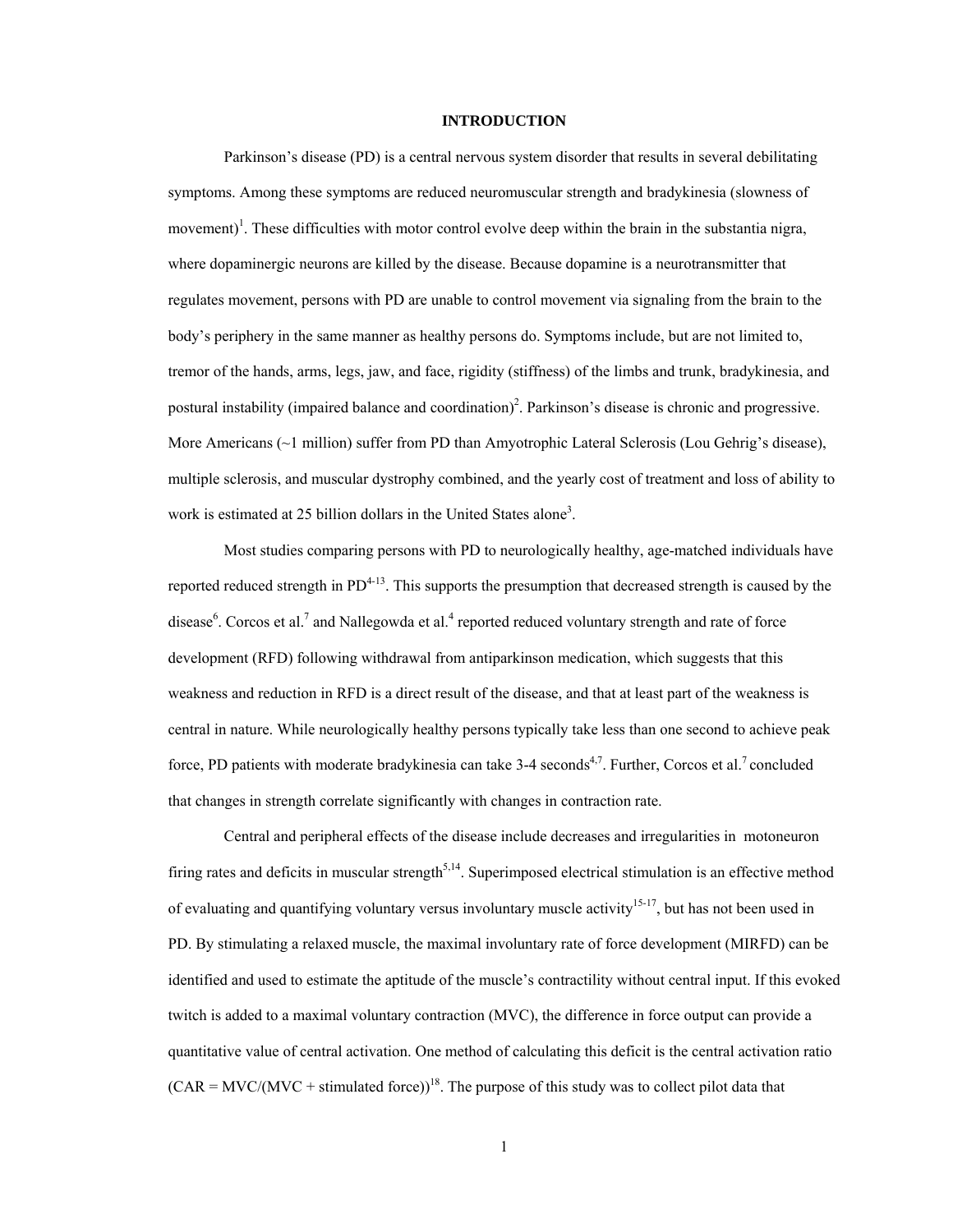quantified the neurological deficiencies in persons with PD and observe the sources of reduced strength in this population and establish a protocol for future studies.

#### **METHODS**

# **Subjects**

Thirteen men  $(n = 10)$  and women  $(n = 3)$  were recruited to participate in the study. The seven persons in the PD group (M=6, F=7) were diagnosed with idiopathic PD. Individuals with orthostatic hypotension, dementia (Mini-Mental State Examination Scores <24), or other significant co-morbidities (i.e., stroke, severe degenerative osteoarthritis) were not recruited into the study. Further, great care was taken to exclude individuals with other causes of Parkinsonism such as progressive supranuclear palsy, vascular PD, and multiple system atrophy. A board-certified neurologist rated each PD subject according to the Unified Parkinson's Disease Rating Scale (UPDRS) close to the time of testing.

Six neurologically healthy, age-similar individuals  $(M=4, F=2)$  were recruited from the local university faculty and staff for the control group. These subjects were of good general health based on self report and had no abnormal neurological diagnoses. All subjects completed a health history, drug usage, and fitness activity questionnaire, and provided written informed consent prior to data collection (see Table 1). All testing was approved by the university institutional review board for human subjects research.

|                                    | PD $(n = 7)$              | CONTROL $(n=6)$   |
|------------------------------------|---------------------------|-------------------|
| Gender                             | $M = 6, W = 1$            | $M = 4$ , $W = 2$ |
| Age $(yr)$                         | $65.4 \pm 7.3$            | $60.5 \pm 4.9$    |
| Height (cm)                        | $177.7 \pm 8.7$           | $174.6 \pm 6.8$   |
| Weight (kg)                        | $84.9 \pm 6.5$            | $81.1 \pm 14.2$   |
| Thigh Circumference (cm)           | $52.6 \pm 5.4$            | $52.9 \pm 5.1$    |
| Thigh Skin Fold (mm)               | $22.6 \pm 11.1$           | $25.5 \pm 15.8$   |
| Thigh Cross-sectional Area $(cm2)$ | $56.3 \pm 19.7$           | $59.3 \pm 7.8$    |
| Maximum Voltage (mV)               | $283.3 \pm 25.8$          | $271.4 \pm 56.7$  |
| <b>UPDRS</b>                       | $15.7 \pm 5.0$            | N/A               |
| Hoehn and Yahr Staging             | $HY1.5, n=1$ ; $HY2, n=6$ | N/A               |
| Disease Duration                   | $7.9 \pm 5.01$            | N/A               |

| <b>Table 1.</b> Descriptive Statistics |  |
|----------------------------------------|--|
|----------------------------------------|--|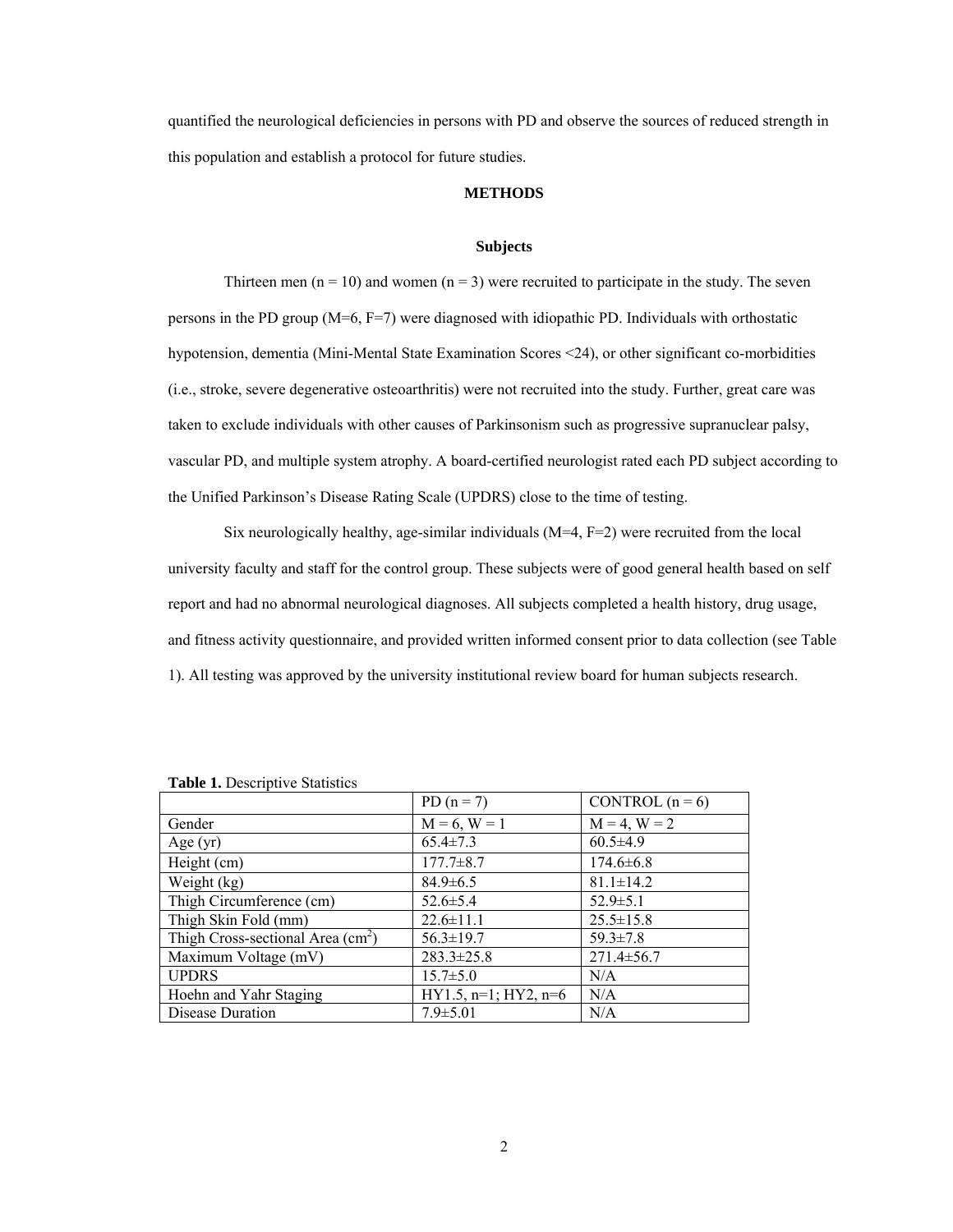## **Procedures**

 Upon arrival to the laboratory, subjects filled out a health history, medication, and fitness activity questionnaire after providing written informed consent. Additionally, investigators verbally obtained informed consent and answered any questions subjects had pertaining to the study. Subjects' height and weight as well as thigh skinfold and circumference were measured (right leg). Skinfold and circumference were used to calculate quadriceps femoris cross-sectional area (CSA) according to the equation by Housh et al.<sup>19</sup> ([2.52 x mid-thigh circumference in cm] – [1.25 x anterior thigh skinfold in mm] – 45.13). Pairs of round Ag-AgCl surface electrodes (Ambu Blue Sensor SP, 20 mm interelectrode distance) were affixed on the biceps femoris, vastus lateralis, and rectus femoris according to SENIAM guidelines<sup>20</sup>, with a ground electrode placed on the patella. Vastus medialis electrodes were placed just proximal to the anode of the stimulating electrode pair. Electrodes were placed parallel to the relaxed pennation angle of each muscle and had an inter electrode distance of 30 mm. Prior to electrode placement, skin was shaved, vigorously abraded, and cleaned with alcohol. EMG was recorded during every trial using Myopac Jr (RUN Technologies; Mission Viejo, CA) with four dual-lead channels. This system has a common mode rejection of 90 dB, a band-pass filter (10-1000 Hz), and input impedance of 10 M $\Omega$ . Data were collected at 1 kHZ and synchronized with the force signal**.** The EMG electrode leads were connected to a channel amplifier/encoder/fiber optic transmitter (Myopac Jr**,** Run Technologies) to obtain EMG signals, which were acquired via analog/digital conversion (Measurement Computing) at a sampling rate of 1000Hz utilizing Datapac5 software for processing and analysis.

The subjects were seated in a customized chair which provided back support and placed the subject in an upright position<sup>21</sup>. Seatbelt restraints were placed across the subject's trunk and lap to minimize movement of the torso<sup>17,21-24</sup>. Rubber stimulating electrodes (7.5 x 13 cm) were secured with tape over the femoral triangle (cathode) and just above the superior border of the patella (anode) $14,17,21,22,25-28$ . The subject's right ankle (all subjects were right-leg dominant) was inserted into a padded sleeve and cuff, and attached to the load cell (Transducer Techniques® MLP-1K load cell) with enough tension to eliminate slack<sup>22,23,25</sup>. This fixed the knee at 90 $^{\circ}$ , and the hips at 100 $^{\circ}$  (see Fig.1).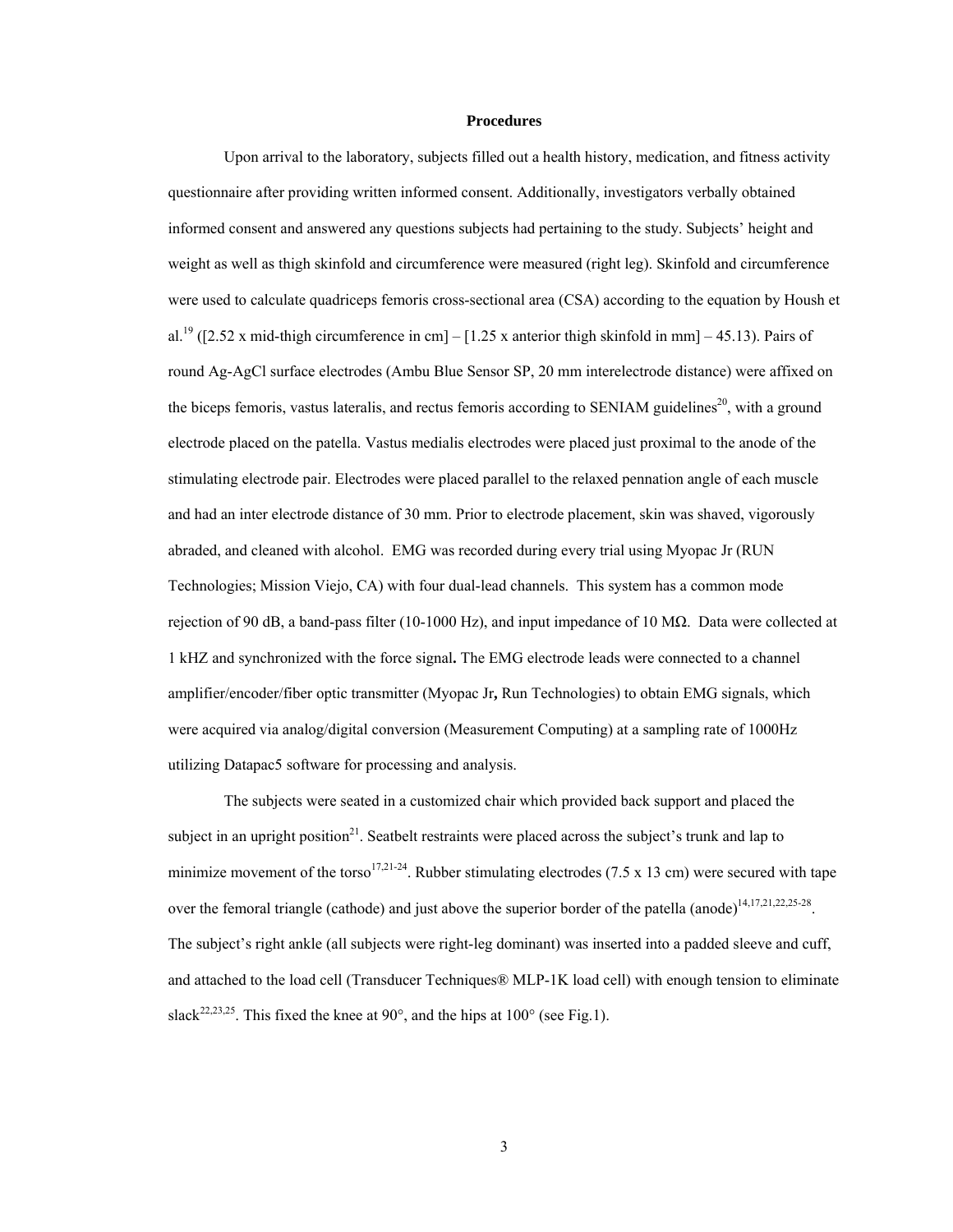Subjects were instructed to cross their arms over their chest during testing. For the first trial, subjects were asked to relax prior to being given a  $200 \mu s^{16}$  triplet pulse of 50mA at 400 $v^{29}$  (Digitmer® DS7AH) to the quadriceps<sup>14</sup>. The amperage was then increased in 50mA increments for subsequent trials<sup>16</sup> until the peak force reached a plateau (less than  $5\%$  change<sup>15</sup>), which was expected to occur between 200- $400 \text{mA}^{23,30,31}$ . An octet pulse was administered at the parameters that caused plateau in force to identify MIRFD<sup>30</sup>. Subjects were given as much time as they needed between twitches, which was less than one minute $14,15$ .

The subject was then instructed to maximally contract the quadriceps of their restrained leg to familiarize the feeling of performing MVCs. Two MVCs were performed with one minute rest between trials or when subject was ready to continue (see Fig. 2). The investigators then repeated the instructions for the MVC, and the subject was asked to perform a MVC where the predetermined triplet pulse (same maximal parameters) was applied during the plateau phase<sup>14,16,30,32</sup>. The MVC with stimulation trial was repeated twice<sup>25</sup>, with a minute break between each repetition, or until the subject was ready to continue. The better of two trials was used for analysis. Reliability of this protocol has been previously established in the literature<sup>17,33,34</sup>.

Force signals were acquired via analog/digital conversion (Measurement Computing) utilizing Datapac5 software for both acquisition and processing. The force signal was filtered through a fourth-order Butterworth low-pass filter with a cutoff frequency of 30Hz. The maximal RFD during electrically stimulated (MIRFD) and MVC (MVRFD) were calculated as the maximum velocity of the signal (N/s) during the rise phase. Start of the action was defined as the point at which the first derivative of the filtered force signal crossed zero for the last time. The rate of force development ratio (RFDR) was calculated as the quotient of MVRFD divided by MIRFD.

#### **Statistics**

Because of the pilot nature of this study, simple independent t-tests were used to compare MVF, seated isometric twitch force (SITF), MVRFD, MIRFD, CAR, RFDR, and rmsEMG between the groups. Effect sizes were calculated to determine the magnitude of differences between groups. Bivariate correlations were not run because there was no spread in the UPDRS data. Data were analyzed using SPSS 16.0 software.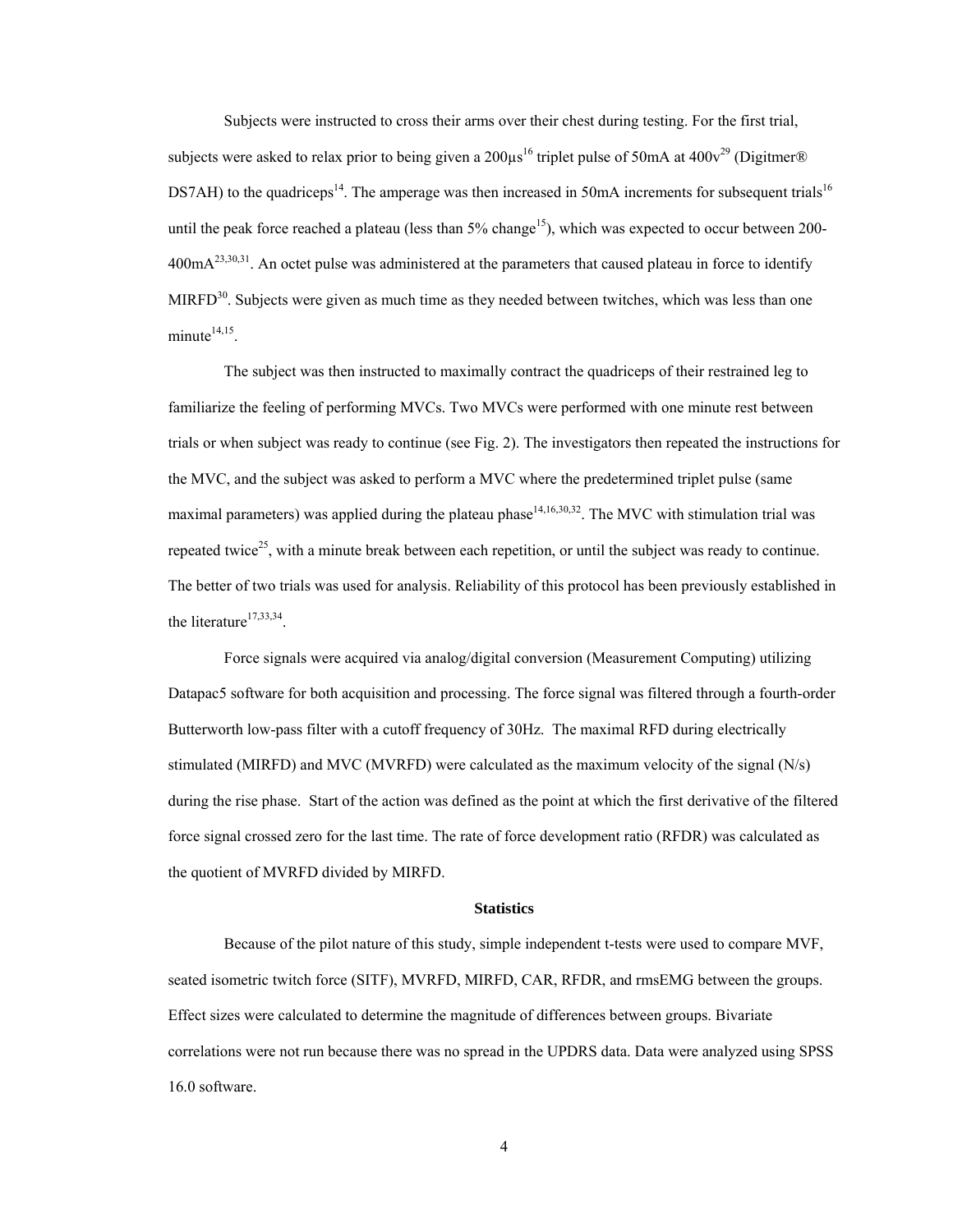### **RESULTS**

Eighteen subjects were brought in for testing, however, two did not finish the protocol due to discomfort and three of the subject's data were not useable due to impact artifact in the force channel. We found significant differences between groups in MVRFD (PD = 2544.7N/s  $\pm$  1183.6, CTRL = 4598.9  $\pm$ 1076.8;  $P = 0.008$ ; see Fig. 3) and RFDR (PD =  $0.45 \pm 0.15$ , CTRL =  $0.80 \pm 0.20$ ;  $P = 0.004$ ; see Fig. 4), with the PD group having reduced scores compared to controls. No significant differences were found between groups for all other notable variables, including MIRFD (PD =  $6145.2N/s \pm 2641.3$ , CTRL = 5836.8N/s  $\pm$  959.7; *P* = 0.79; see Fig. 5), SITF (PD = 697.6N  $\pm$  86.4, CTRL = 679.2N  $\pm$  108.2; *P* = 0.74; see Fig. 6), MVF (PD = 690.7N  $\pm$  85.2, CTRL = 665.9N  $\pm$  98.1; *P* = 0.64; see Fig. 7), and CAR (PD = 0.99  $\pm 0.03$ , CTRL =  $0.98 \pm .03$ ;  $P = 0.63$ ; see Fig. 8). There was no difference in voluntary activation (rmsEMG; Fig. 9) of the biceps femoris (PD = 209.97mV  $\pm$  50.6, CTRL = 275.59mV  $\pm$  128.3; *P* = 0.24), vastus lateralis (PD = 238.52mV  $\pm$  90.4, CTRL = 259.66mV  $\pm$  142.0; *P* = 0.75), rectus femoris (PD =  $147.51 \text{mV} \pm 95.0$ , CTRL =  $178.0 \text{mV} \pm 78.1$ ;  $P = 0.95$ ), and vastus medialis (PD =  $187.27 \text{mV} \pm 70.8$ , CTRL = 213.74mV  $\pm$  95.9; *P* = 0.60). Large effect sizes were found for RFDR (d = 2.03), biceps femoris rmsEMG ( $d = 1.84$ ), and MVRFD ( $d = 1.82$ ).

## **DISCUSSION**

 This is the first investigation using PES to determine involuntary neuromuscular activation in PD. We have employed a PES protocol that has been established in other populations, but is novel in PD. We observed significant deficits in the PD group's MVRFD and RFDR of the quadriceps femoris (QF) compared to healthy, similar age controls. Because the intent of this study was to collect pilot data, the sample size was small, and may be a limitation to our findings. This, paired with the high level of functioning of the subjects could have affected the overall results of the study—in particular the strength (MVF) measures. It should be noted that small effect sizes were noted in cases of no significant difference between groups.

 As PD progresses, bradykinesia is commonly a troublesome symptom which adds to the difficulty of activities of daily living (ADL). Because MIRFD was similar for PD and controls, the mechanisms responsible for this deficit early in the disease appear to be purely central in nature. The PES-induced activation of the QF demonstrates the peripheral ability of the muscles to function, but the individuals with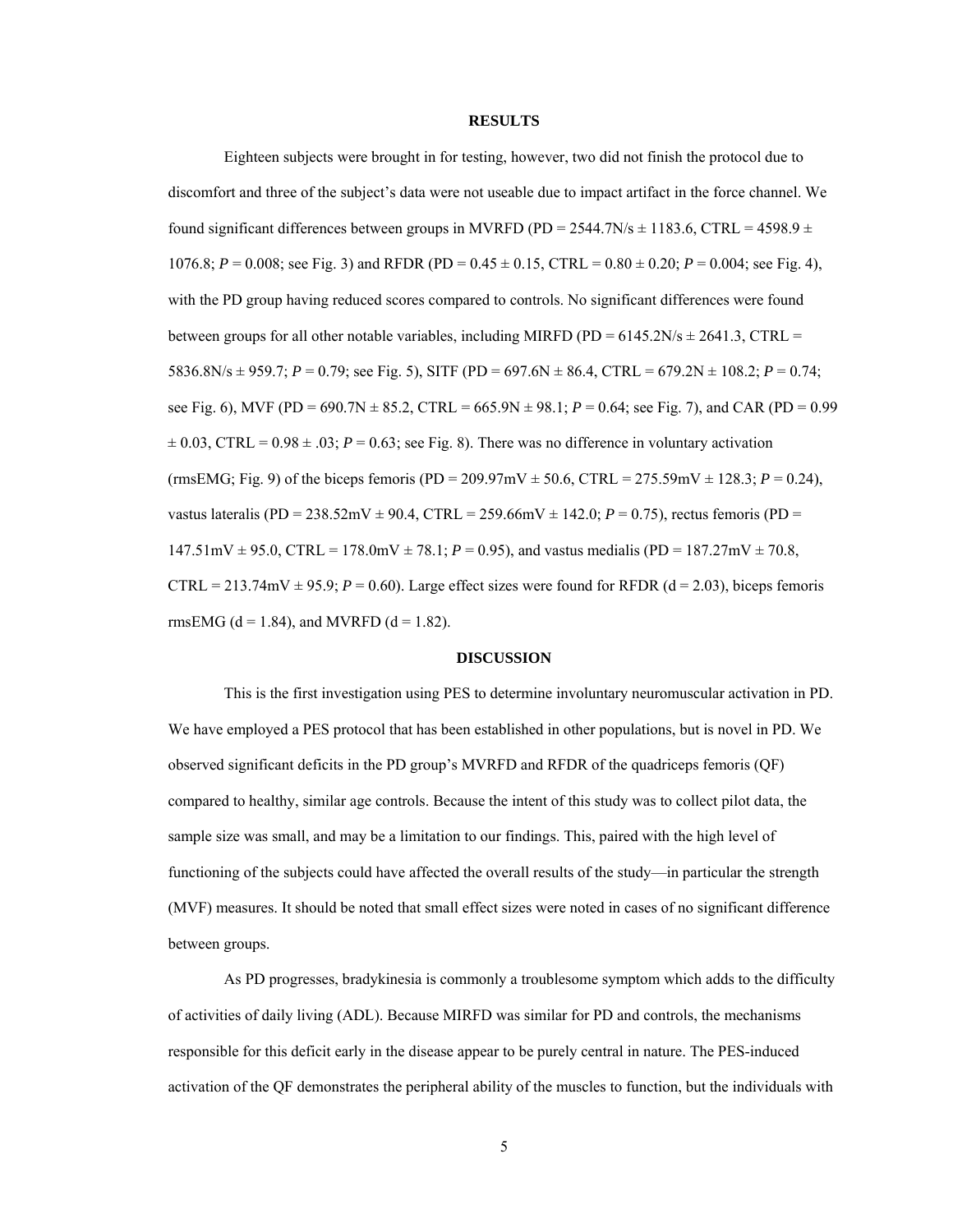PD were unable to actively replicate the voluntary RFD of healthy controls. Other investigations of strength measures reported similar findings of reduced voluntary RFD in persons with  $PD^{4,7,10}$ , but this is the first to examine MIRFD in evoked contractions. Corcos et al.<sup>7</sup> found a correlation between maximal strength and RFD and Allen et al.<sup>35</sup> found similar deficits, reporting decreased leg strength and power (force x velocity) in PD compared to controls, whereas our results only suggest a difference in RFD. Allen et al.<sup>36</sup> also investigated the relationship between reduced muscle power, slower walking velocity, and falling in PD, reporting that muscle power, compared to muscle strength, greatly affected walking velocity, and had stronger associations to falling than muscle strength alone. This indicates that the rate (velocity) at which force can be produced is as important as the force of muscle contraction<sup>36</sup>, and both should be considered when designing training protocols.

Initial strength improvements consequent to resistance training appear to be largely accounted for by neural adaptations<sup>37</sup>. Del Olmo et al.<sup>38</sup> specifically reported an adaptation in the central nervous system following resistance training, and confirmed the sustainability of this adaption with chronic training. Carroll et al.<sup>39</sup> found similar results, and proposed that resistance training alters the organization of the central nervous system so that a given magnitude of corticospinal input activates fewer motoneurons during muscle contraction than were recruited prior to training, and the maximal voluntary force is  $greater<sup>38</sup>$ .

To date no PD resistance training studies have specifically trained (and tested) subjects with the objective of increasing RFD. Schilling et al.<sup>8</sup> did instruct the subjects to "lift the weight as fast as possible with good form", which has not been emphasized in the other literature to date. The literature on the effects of resistance training on RFD in healthy populations proposes that RFD is trainable over time<sup>40,41</sup>, but emphasizes the importance of the intent of moving the load quickly. Behm and Sale<sup>40</sup> indicated that RFD can be increased by trying to move rapidly when moving heavy loads, in which case the actual velocity of the movement would be slow. This seems to correspond well with training prescriptions for improving maximal strength as well (high weight, moderate repetition). Also, instruction for the desired movement should be highly specific, asking the subject to perform the exercise (concentric portion) as fast as possible $42$ .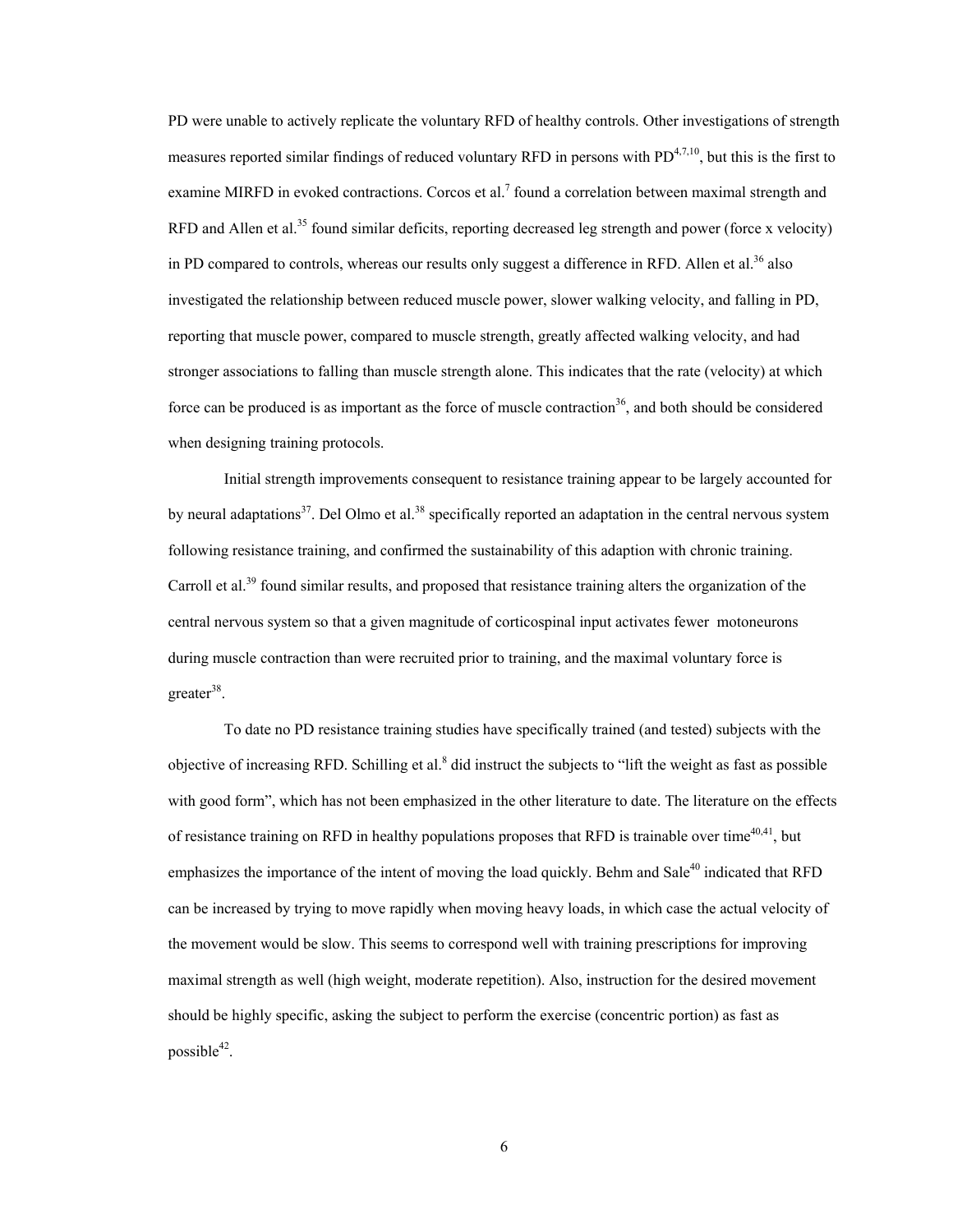The PD group's CAR scores and peak force measures were similar to the control group, even when adjusted for QF CSA. Full activation of the QF has been reported by several studies<sup>30,43-45</sup>, so the CARs being nearly 100% in the controls was not unfounded. As strength deficits were expected in this investigation, CAR scores for PD were also expected to be lower than controls, but the lack of differences in MVF may have translated to no differences in CAR. Also, our findings did not suggest reduced strength in the PD group, although several studies have reported decreased strength in persons with PD compared to controls<sup>4-13</sup>. Our hypothesis included similar strength deficits, but it is possible that our findings are a result of the PD group having only mild to moderate PD (UPDRS =  $15.7 \pm 5.0$ ; H&Y =  $1.9 \pm 0.20$ ) and minimal presence of symptoms when optimally medicated (as they were during testing). While our results did not agree with previous investigations for these strength variables, the literature has considerable agreement that reduced strength is a symptom of PD and this implies the value of resistance training interventions for this population<sup> $1,46$ </sup>.

Several resistance training studies have revealed increases in strength in persons with PD following 8-12 weeks of training  $8,47-51$ . Despite considerable differences in mode, intensity, volume, and frequency of resistance training in this population, all studies have reported increases in strength indices, which is promising. Still, the optimal resistance prescription has yet to be identified, and none of the aforementioned studies used RFD as an outcome measure. This prescription should specify the aforementioned training variables for persons with PD and indicate appropriate progression of training to optimize benefits and minimize fatigue.

 Percutaneous electrical stimulation could enable quantitative measures of involuntary activation for the manipulation of numerous variables ranging from medication dose to the effects of exercise and physical therapy training programs. This pilot study identifies the efficacy of the PES protocol as an evaluation method for quantifying central versus peripheral neuromuscular RFD deficits in persons with PD. Using PES for pre- and post-testing in training interventions would establish a quantitative assessment for evaluating training protocols for persons with PD. This is especially critical in a time when exercise is becoming a more commonly investigated supplemental therapy for managing the progression and symptoms of the disease, and the optimal exercise prescription has yet to be found. Our investigation used PES to quantify QF activation (CAR), maximal strength (MVF), RFD (MVRFD and MIRFD), and RFDR.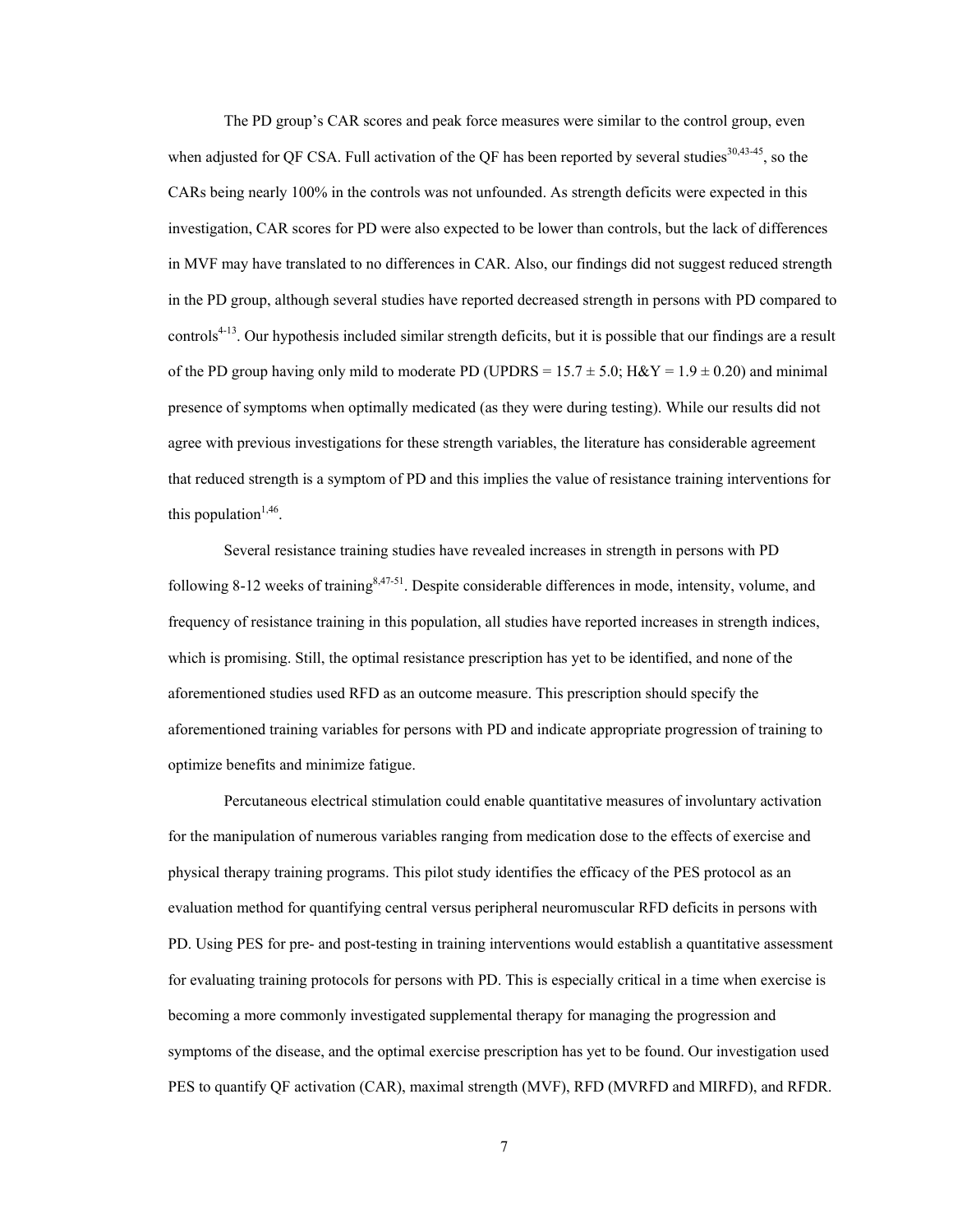The PD subjects had decreased MVRFD and RFDR, as they were unable to voluntarily produce force at the same rate as age-similar, healthy controls. We did not find significant differences in MVF, despite reports of this deficit in the current literature, which we attribute to a combination of small sample size and high function of the PD subjects. As investigations of exercise interventions are being proposed more frequently, a quantitative evaluation protocol, compared to qualitative testing and questionnaires, such as PES would be most advantageous for providing consistent comparisons among individual subjects and intervention protocols and examining central adaptations.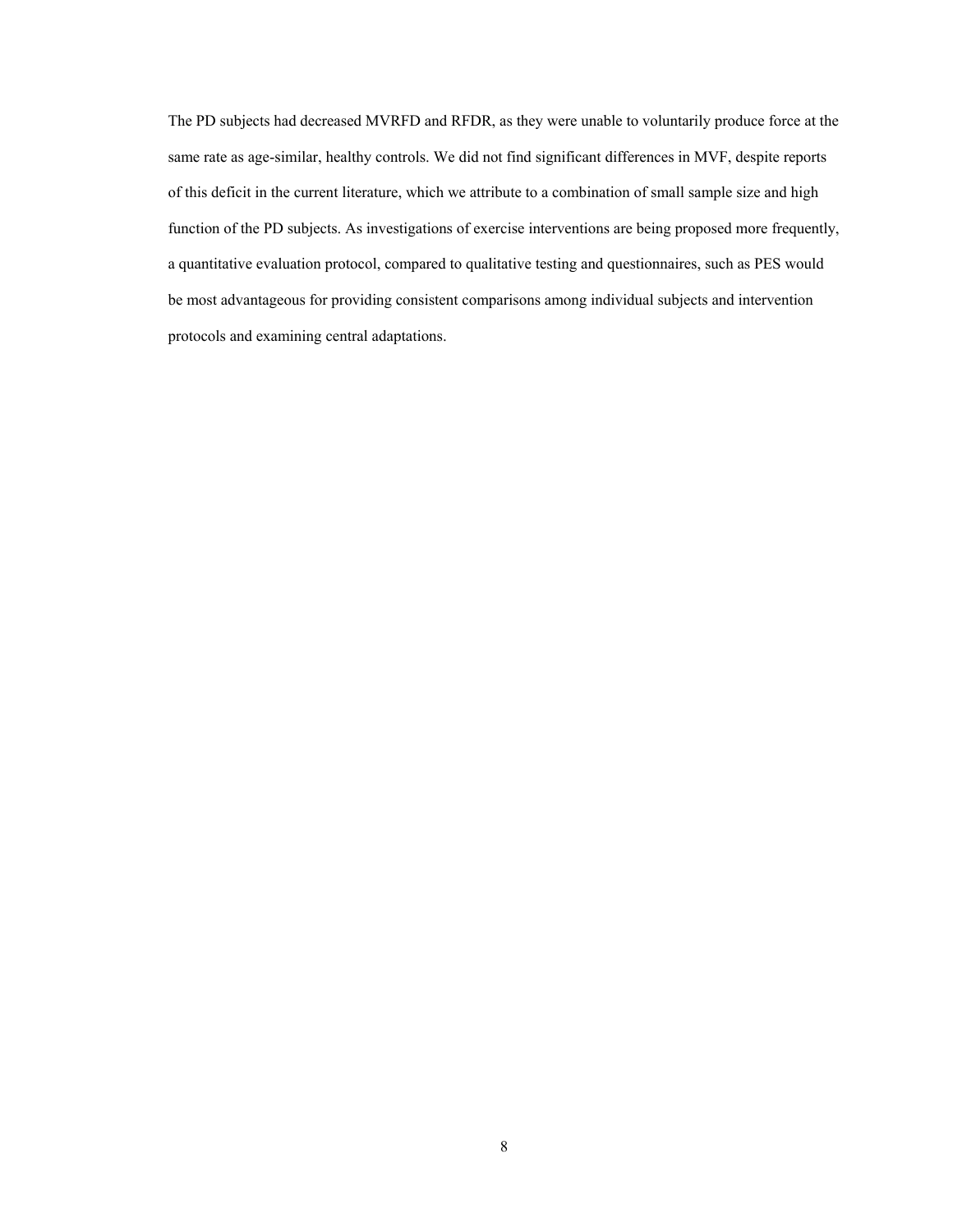# **REFERENCES**

1. Falvo MJ, Schilling BK, Earhart GM. Parkinson's disease and resistive exercise: rationale, review, and recommendations. Mov Disord 2008;23:1-11.

2. [Anonymous]. Parkinson's Disease. Boca Raton: CRC Press; 2005.

3. Parkinson's Disease Foundation I. Statistics on Parkinson's. 2010;2009:1.

4. Nallegowda M, Singh U, Handa G et al. . Role of sensory input and muscle strength in maintenance of balance, gait, and posture in Parkinson's disease: a pilot study. Am J Phys Med Rehabil 2004;83:898-908.

5. Inkster LM, Eng JJ, MacIntyre DL, Stoessl AJ. Leg muscle strength is reduced in Parkinson's disease and relates to the ability to rise from a chair. Mov Disord 2003;18:157-162.

6. Kakinuma S, Nogaki H, Pramanik B, Morimatsu M. Muscle weakness in Parkinson's disease: isokinetic study of the lower limbs. Eur Neurol 1998;39:218-222.

7. Corcos DM, Chen CM, Quinn NP, McAuley J, Rothwell JC. Strength in Parkinson's disease: relationship to rate of force generation and clinical status. Ann Neurol 1996;39:79-88.

8. Schilling BK, Pfeiffer RP, LeDoux MS, Karlage RE, Bloomer RJ, Falvo MJ. Effects of moderate volume, high-load lower-body resistance training on strength and function in persons with Parkinson's disease: A pilot study. Parkinson's Disease 2010;in press.

9. Paasuke M, Ereline J, Gapeyeva H, Joost K, Mottus K, Taba P. Leg-extension strength and chair-rise performance in elderly women with Parkinson's disease. J Aging Phys Act 2004;12:511-524.

10. Paasuke M, Mottus K, Ereline J, Gapeyeva H, Taba P. Lower limb performance in older female patients with Parkinson's disease. Aging Clin Exp Res 2002;14:185-191.

11. Pedersen SW, Oberg B, Larsson LE, Lindval B. Gait analysis, isokinetic muscle strength measurement in patients with Parkinson's disease. Scand J Rehabil Med 1997;29:67-74.

12. Pedersen SW, Oberg B. Stretch-shortening contraction in Parkinson patients: evidence of normal muscle contraction execution with low efficiency. Scand J Rehabil Med 1997;29:251-255.

13. Koller W, Kase S. Muscle strength testing in Parkinson's disease. Eur Neurol 1986;25:130-133.

14. Knight CA, Kamen G. Relationships between voluntary activation and motor unit firing rate during maximal voluntary contractions in young and older adults. Eur J Appl Physiol 2008;103:625-630.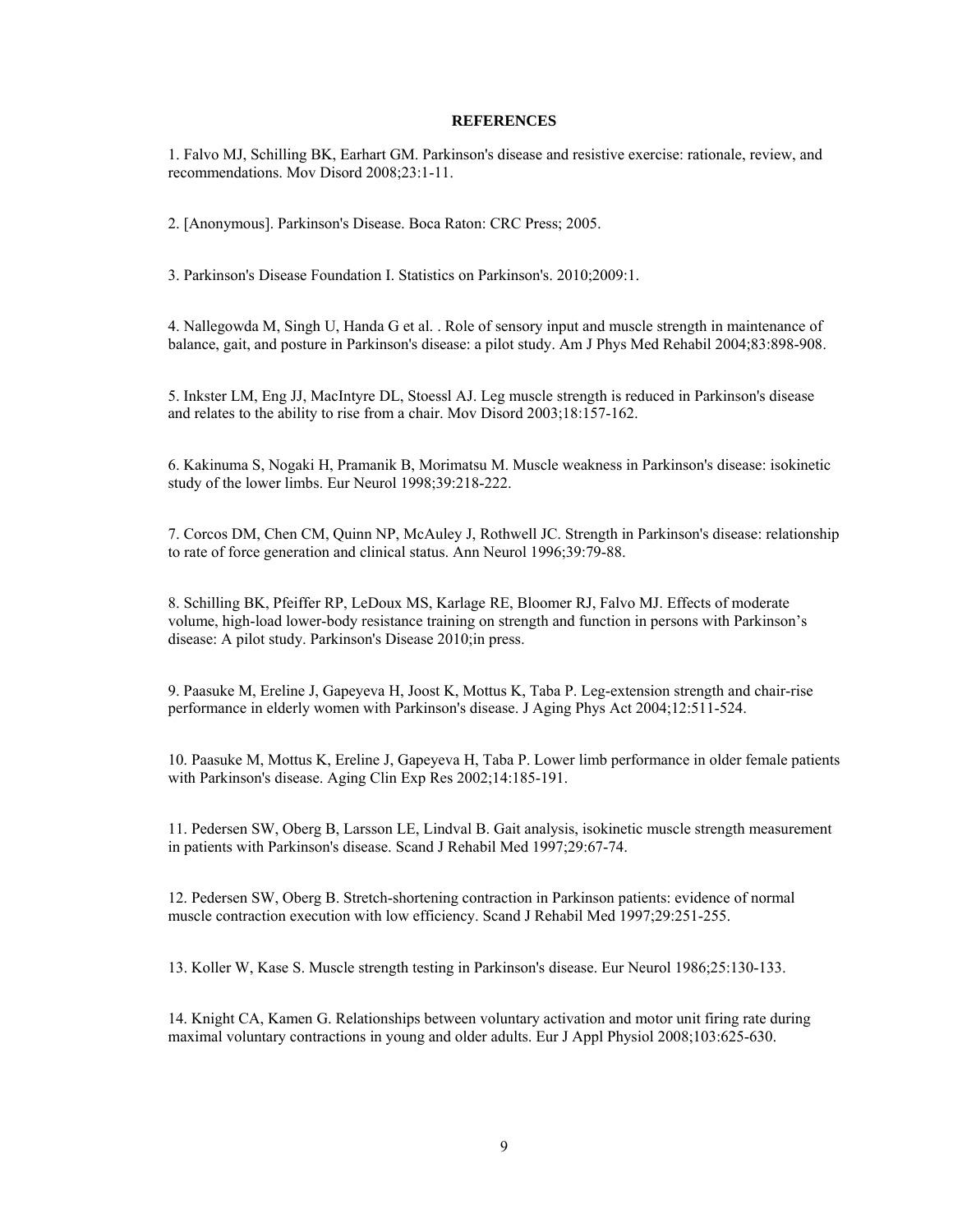15. Kendall TL, Black CD, Elder CP, Gorgey A, Dudley GA. Determining the extent of neural activation during maximal effort. Med Sci Sports Exerc 2006;38:1470-1475.

16. Bampouras TM, Reeves ND, Baltzopoulos V, Maganaris CN. Muscle activation assessment: effects of method, stimulus number, and joint angle. Muscle Nerve 2006;34:740-746.

17. Bulow PM, Norregaard J, Danneskiold-Samsoe B, Mehlsen J. Twitch interpolation technique in testing of maximal muscle strength: influence of potentiation, force level, stimulus intensity and preload. Eur J Appl Physiol Occup Physiol 1993;67:462-466.

18. Kent-Braun JA, Le Blanc R. Quantitation of central activation failure during maximal voluntary contractions in humans. Muscle Nerve 1996;19:861-869.

19. Housh DJ, Housh TJ, Weir JP, Weir LL, Johnson GO, Stout JR. Anthropometric estimation of thigh muscle cross-sectional area. Med Sci Sports Exerc 1995;27:784-791.

20. Hermens HJ, Freriks B, Merletti R et al. . European Recommendations for Surface Electromyography. Netherlands: Roessingh Research and Development b.v.; 1999.

21. Skurvydas A, Mamkus G, Duoniene V et al. The time-course of voluntary and electrically evoked muscle performance during and after stretch-shortening exercise is different. 2007;6:408-416.

22. Bigland-Ritchie B, Furbush F, Woods JJ. Fatigue of intermittent submaximal voluntary contractions: central and peripheral factors. J Appl Physiol 1986;61:421-429.

23. de Ruiter CJ, Kooistra RD, Paalman MI, de Haan A. Initial phase of maximal voluntary and electrically stimulated knee extension torque development at different knee angles. J Appl Physiol 2004;97:1693-1701.

24. Dudley GA, Harris RT, Duvoisin MR, Hather BM, Buchanan P. Effect of voluntary vs. artificial activation on the relationship of muscle torque to speed. J Appl Physiol 1990;69:2215-2221.

25. Behm D, Power K, Drinkwater E. Comparison of interpolation and central activation ratios as measures of muscle inactivation. Muscle Nerve 2001;24:925-934.

26. Behm DG, Whittle J, Button D, Power K. Intermuscle differences in activation. Muscle Nerve 2002;25:236-243.

27. Maffiuletti NA, Herrero AJ, Jubeau M, Impellizzeri FM, Bizzini M. Differences in electrical stimulation thresholds between men and women. Ann Neurol 2008;63:507-512.

28. Oskouei MA, Van Mazijk BC, Schuiling MH, Herzog W. Variability in the interpolated twitch torque for maximal and submaximal voluntary contractions. J Appl Physiol 2003;95:1648-1655.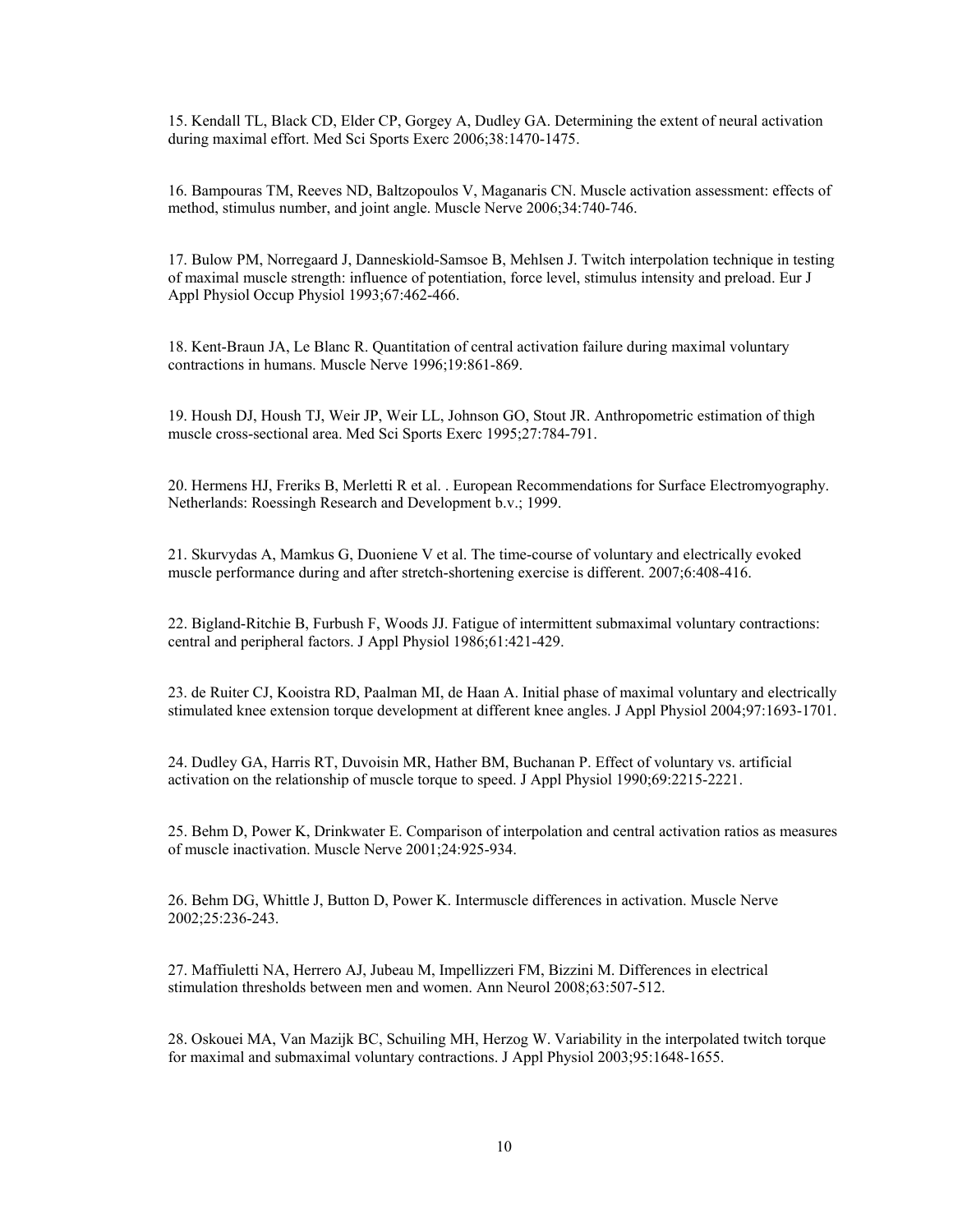29. Behm DG, St-Pierre DM, Perez D. Muscle inactivation: assessment of interpolated twitch technique. J Appl Physiol 1996;81:2267-2273.

30. de Ruiter CJ, Vermeulen G, Toussaint HM, de Haan A. Isometric knee-extensor torque development and jump height in volleyball players. Med Sci Sports Exerc 2007;39:1336-1346.

31. de Ruiter CJ, Van Leeuwen D, Heijblom A, Bobbert MF, de Haan A. Fast unilateral isometric knee extension torque development and bilateral jump height. Med Sci Sports Exerc 2006;38:1843-1852.

32. Suter E, Herzog W, Huber A. Extent of motor unit activation in the quadriceps muscles of healthy subjects. Muscle Nerve 1996;19:1046-1048.

33. Paillard T, Noe F, Passelergue P, Dupui P. Electrical stimulation superimposed onto voluntary muscular contraction. Sports Med 2005;35:951-966.

34. Shield A, Zhou S. Assessing voluntary muscle activation with the twitch interpolation technique. Sports Med 2004;34:253-267.

35. Allen NE, Canning CG, Sherrington C, Fung VSC. Bradykinesia, muscle weakness and reduced muscle power in Parkinson's disease. Movement Disorders 2009;24:1344-1351.

36. Allen NE, Sherrington C, Canning CG, Fung VS. Reduced muscle power is associated with slower walking velocity and falls in people with Parkinson's disease. Parkinsonism Relat Disord 2010.

37. Aagaard P, Simonsen EB, Andersen JL, Magnusson P, Dyhre-Poulsen P. Neural adaptation to resistance training: changes in evoked V-wave and H-reflex responses. J Appl Physiol 2002;92:2309-2318.

38. del Olmo MF, Reimunde P, Viana O, Acero RM, Cudeiro J. Chronic neural adaptation induced by long-term resistance training in humans. Eur J Appl Physiol 2006;96:722-728.

39. Carroll TJ, Riek S, Carson RG. The sites of neural adaptation induced by resistance training in humans. J Physiol 2002;544:641-652.

40. Behm DG, Sale DG. Intended rather than actual movement velocity determines velocity-specific training response. J Appl Physiol 1993;74:359-368.

41. Behm DG, Sale DG. Velocity specificity of resistance training. Sports Med 1993;15:374-388.

42. Sahaly R, Vandewalle H, Driss T, Monod H. Maximal voluntary force and rate of force development in humans--importance of instruction. Eur J Appl Physiol ; Eur J Appl Physiol 2001;85:345-350.

43. Rutherford OM, White PD. Human quadriceps strength and fatiguability in patients with post viral fatigue. J Neurol Neurosurg Psychiatry 1991;54:961-964.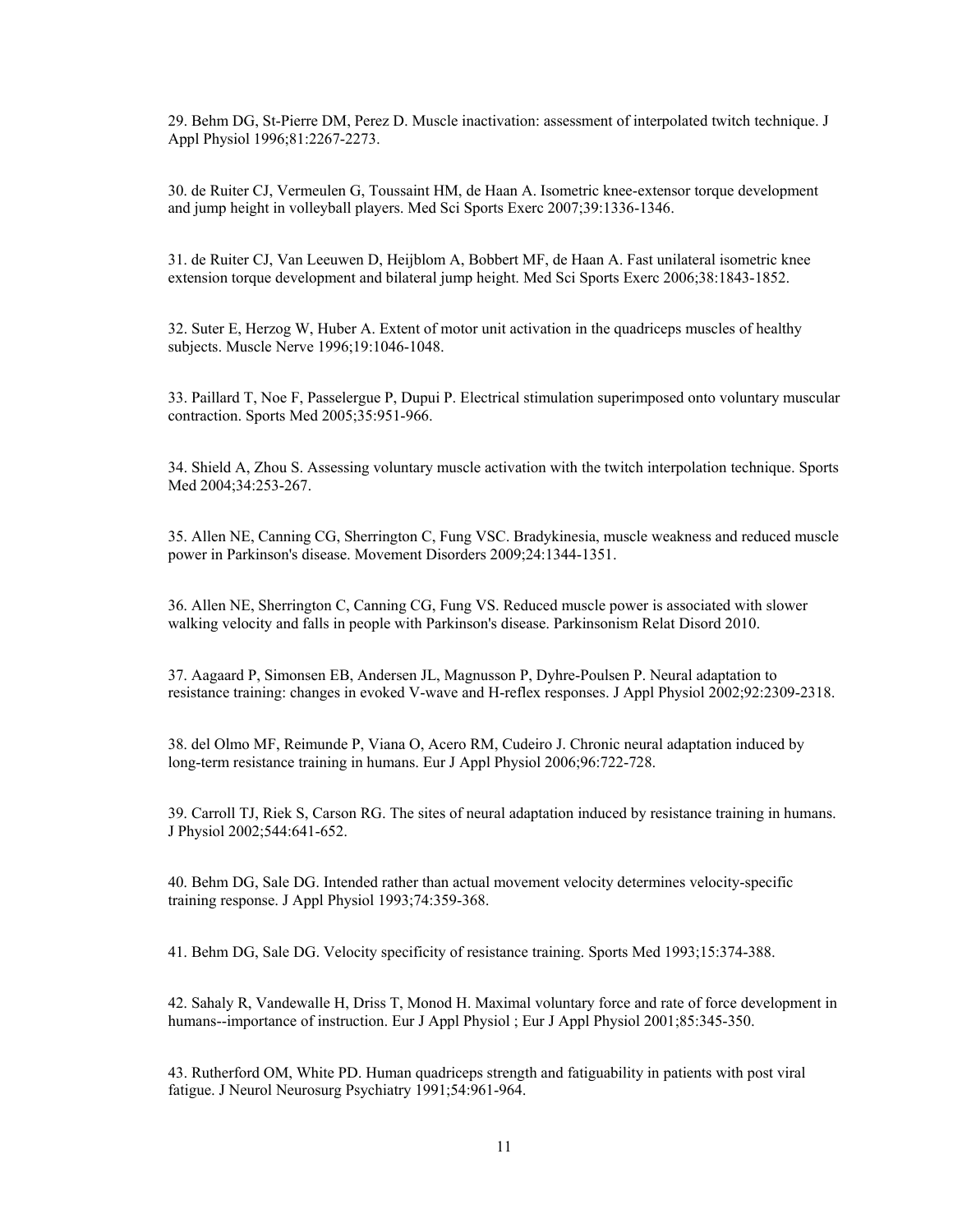44. Phillips SK, Bruce SA, Newton D, Woledge RC. The weakness of old age is not due to failure of muscle activation. J Gerontol 1992;47:M45-9.

45. Rice CL, Vollmer TL, Bigland-Ritchie B. Neuromuscular responses of patients with multiple sclerosis. Muscle Nerve 1992;15:1123-1132.

46. Goodwin VA, Richards SH, Taylor RS, Taylor AH, Campbell JL. The effectiveness of exercise interventions for people with Parkinson's disease: a systematic review and meta-analysis. Mov Disord 2008;23:631-640.

47. Toole T, Hirsch MA, Forkink A, Lehman DA, Maitland CG. The effects of a balance and strength training program on equilibrium in Parkinsonism: A preliminary study. NeuroRehabilitation 2000;14:165- 174.

48. Scandalis TA, Bosak A, Berliner JC, Helman LL, Wells MR. Resistance training and gait function in patients with Parkinson's disease. Am J Phys Med Rehabil 2001;80:38-43; quiz 44-6.

49. Hirsch MA, Toole T, Maitland CG, Rider RA. The effects of balance training and high-intensity resistance training on persons with idiopathic Parkinson's disease. Arch Phys Med Rehabil 2003;84:1109- 1117.

50. Haas BM, Trew M, Castle PC. Effects of respiratory muscle weakness on daily living function, quality of life, activity levels, and exercise capacity in mild to moderate Parkinson's disease. Am J Phys Med Rehabil ; Am J Phys Med Rehabil 2004;83:601-607.

51. Dibble LE, Hale TF, Marcus RL, Droge J, Gerber JP, LaStayo PC. High-intensity resistance training amplifies muscle hypertrophy and functional gains in persons with Parkinson's disease. Mov Disord 2006;21:1444-1452.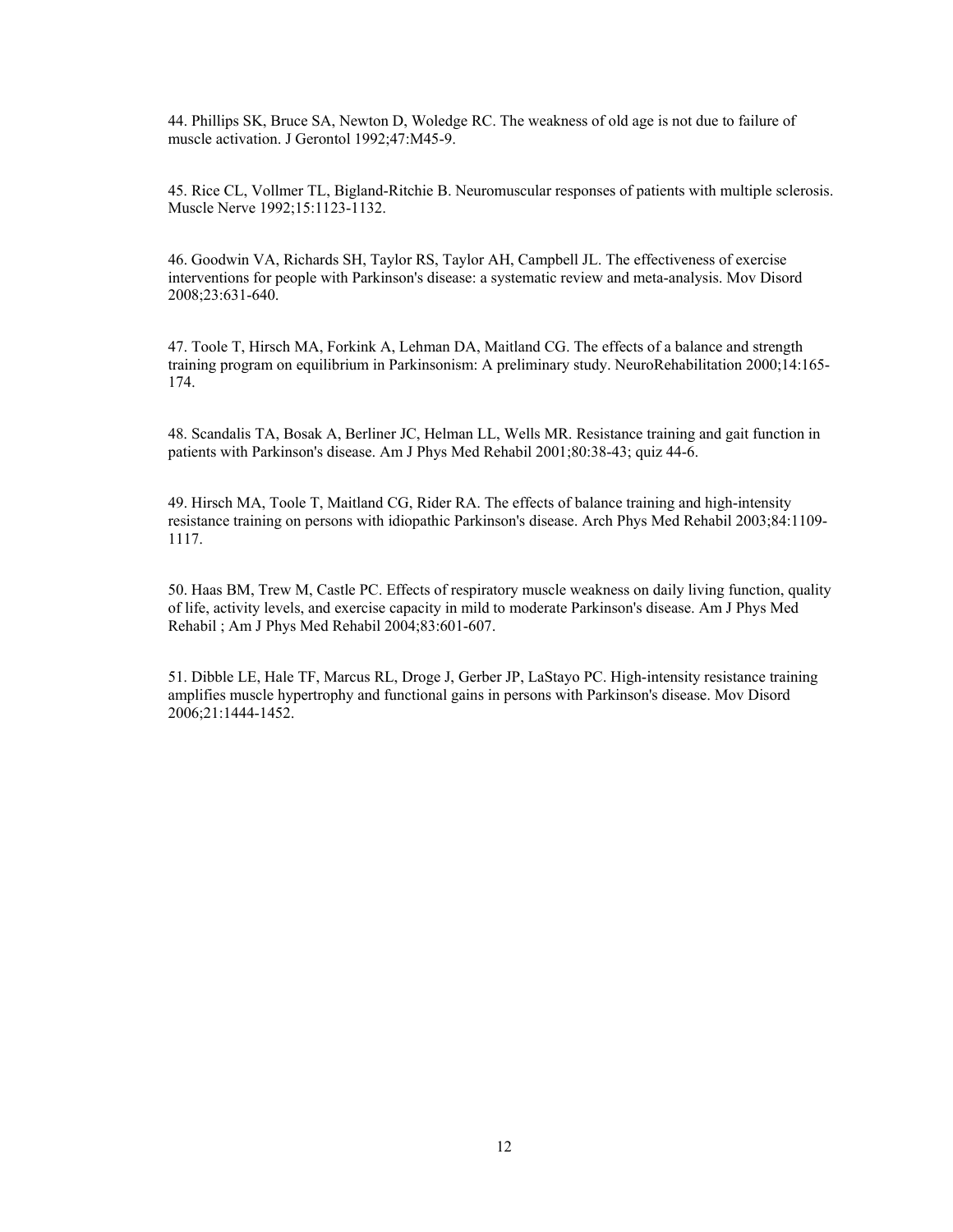**Appendix A – Figures** 



Fig. 1. Testing set-up for percutaneous electrical stimulation



Fig. 2. Voluntary and involuntary rate of force development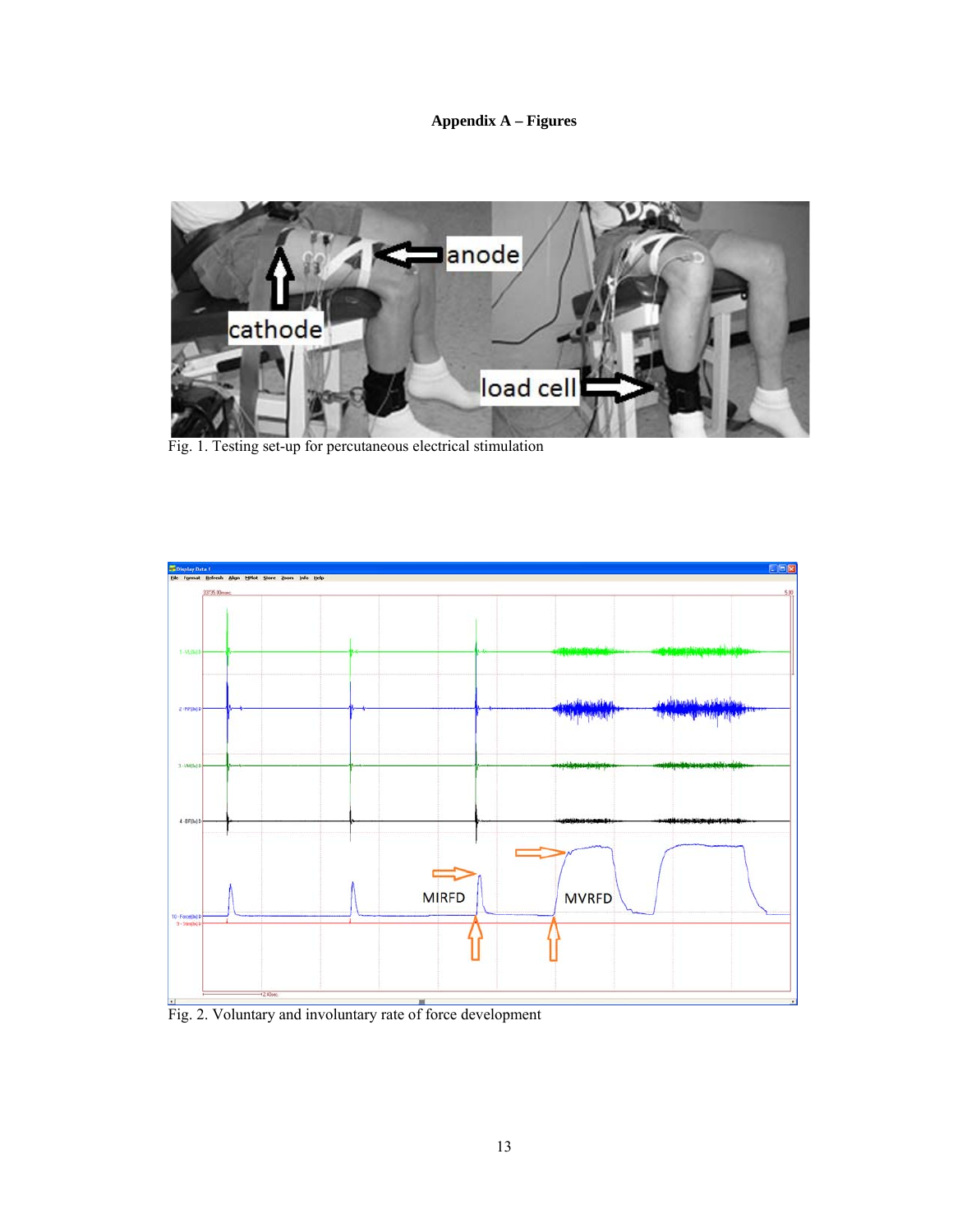

Fig. 3. Maximal voluntary rate of force development (Mean  $\pm$  SD) for PD (2544.7N/s  $\pm$  1183.6) and CNTL  $(4598.9N/s \pm 1076.8)$ . Significant differences were noted between groups ( $P = 0.008$ ,  $d = 1.82$ )



Fig. 4. Rate of force development ratio (Mean  $\pm$  SD) for PD (0.4 5 $\pm$  0.15) and CNTL (0.80  $\pm$  0.20). Significant differences were noted between groups ( $P = 0.004$ ,  $d = 2.07$ )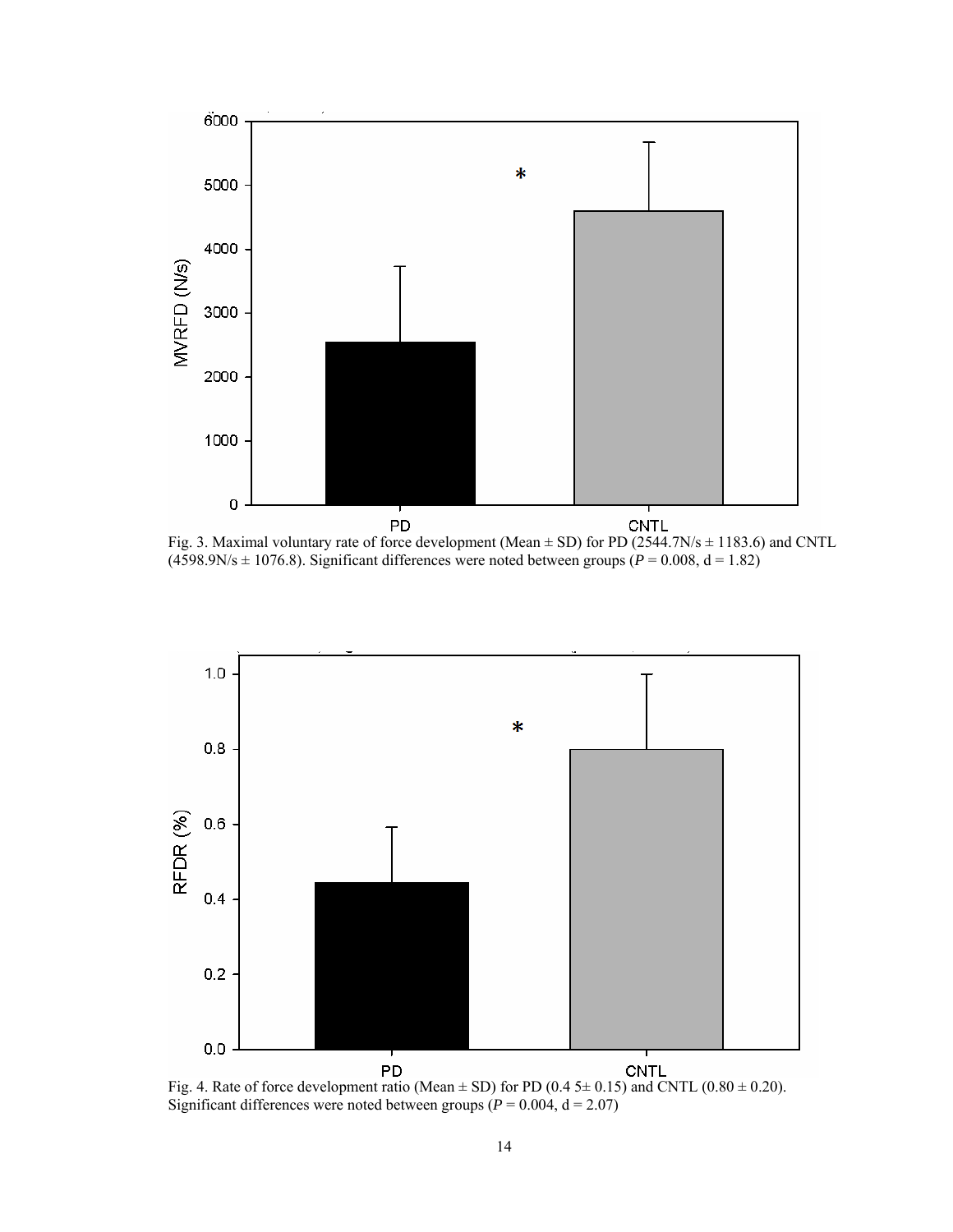

Fig. 5. Maximal involuntary rate of force development (Mean  $\pm$  SD) for PD (6145.2N/s  $\pm$  2641.3) and CNTL (5836.8N/s  $\pm$  959.7). No significant difference was noted between groups ( $P = 0.792$ ,  $d = 0.17$ )



Fig. 6. Maximal involuntary force (Mean  $\pm$  SD) for PD (697.57N  $\pm$  86.4) and CNTL (679.2N  $\pm$  108.2). No significant difference was noted between groups ( $P = 0.739$ ,  $d = 0.19$ )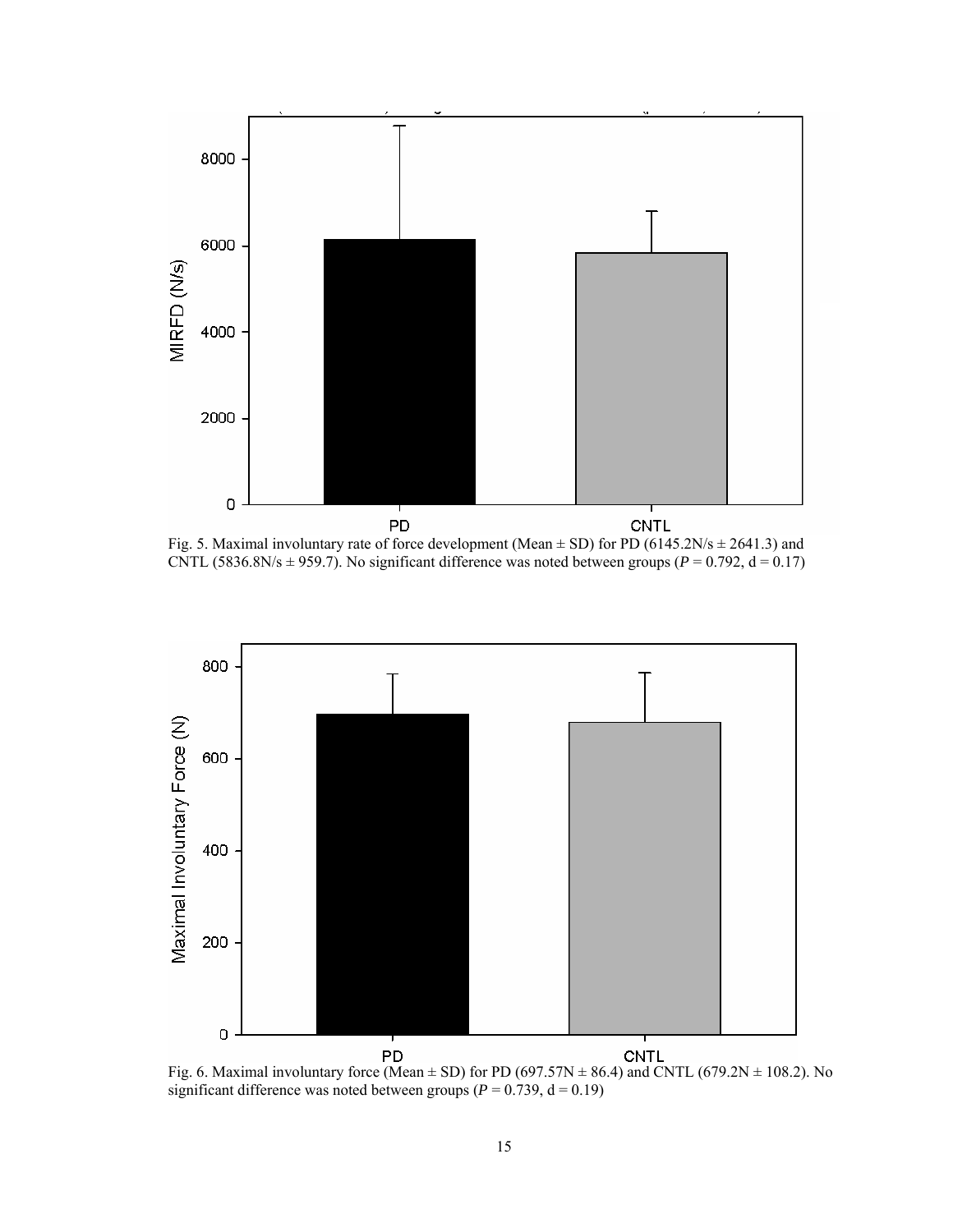

significant difference was noted between groups ( $P = 0.636$ ,  $d = 0.27$ )



Fig. 8. Central activation ratio (Mean  $\pm$  SD) for PD (0.99  $\pm$  0.03) and CNTL (0.98  $\pm$  0.03). No significant difference was noted between groups ( $P = 0.634$ ,  $d = 0.27$ )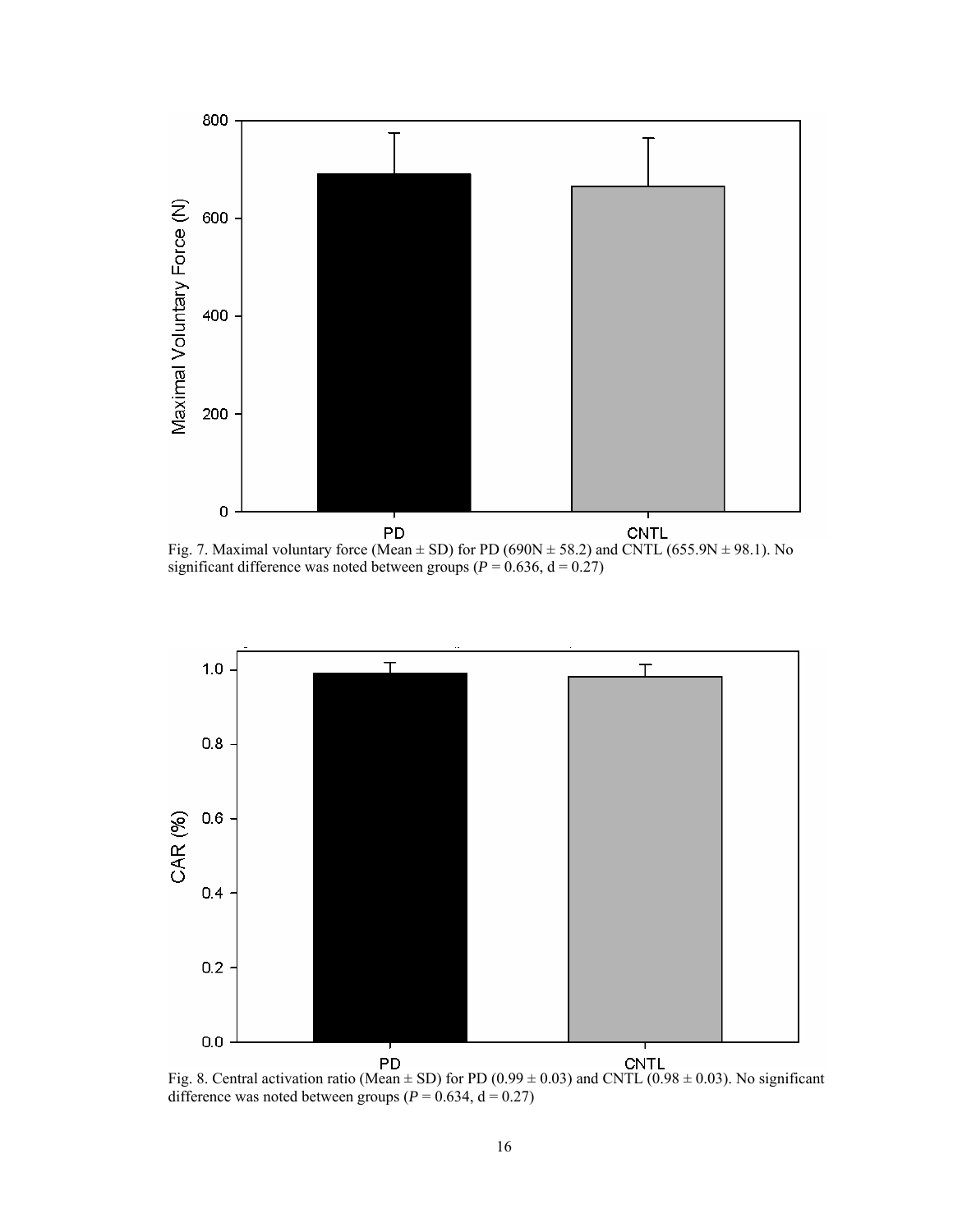#### **Appendix A – Extended Literature Review**

Resistance training places significant amounts of stress on the muscles involved in the training program. As a result, many physiological adaptations occur within the body in response to the new demands placed on the muscles. The initial changes in strength are due to neurological adaptations that occur both at the muscle and peripheral nervous system as well as in the brain and spinal cord (central nervous system). The most effective evaluation method of the activity within the muscle is through superimposed electrical stimulation. When the muscle is relaxed, an electrically evoked, involuntary contraction can be used to estimate the capacity of the muscle's contractility. If the subject voluntarily maximally contracts the muscle and an electrical stimulus is added to that, central activation deficiencies can be measured. If no additional recruitment is noted, the subject is able to maximally recruit that musculature.

Although an abundance of studies have evaluated the methods of evoked contractions, only a small number of those have investigated neurological changes that occur as a result of resistance training. Consistent baseline measures have become available through testing healthy subjects, and new research can now be conducted to examine specific aspects of the neurological maladaptations taking place due to disease. With sufficient review, this may become an innovative tool for evaluating special populations such as those with neuromuscular disorders.

# **ELECTRIC STIMULATION AS TECHNIQUE FOR MEASUREMENT Interpolated Twitch**

When determining levels of activation within the muscles, one of the most common techniques is superimposing electrical stimulation (ES) on the target muscle or the nerve that innervates the targeted muscle. The goal of the interpolated twitch technique (ITT) is to stimulate the nerve innervating the targeted muscle to determine the percentage of the muscle that can be recruited involuntarily. ITT identifies the difference between activation of the muscle with superimposed twitch at rest and activation of the muscle during maximal voluntary contraction (MVC) with the same superimposed twitch<sup>1,2</sup>. Motor unit (MU) activation has been evaluated in many studies using two methods which include ITT torque and the central activation ratio (CAR). ITT torque is reported as the amplitude in the force from the supramaximal twitch, whereas CAR is the ratio of ITT torque to the maximal voluntary torque level that immediately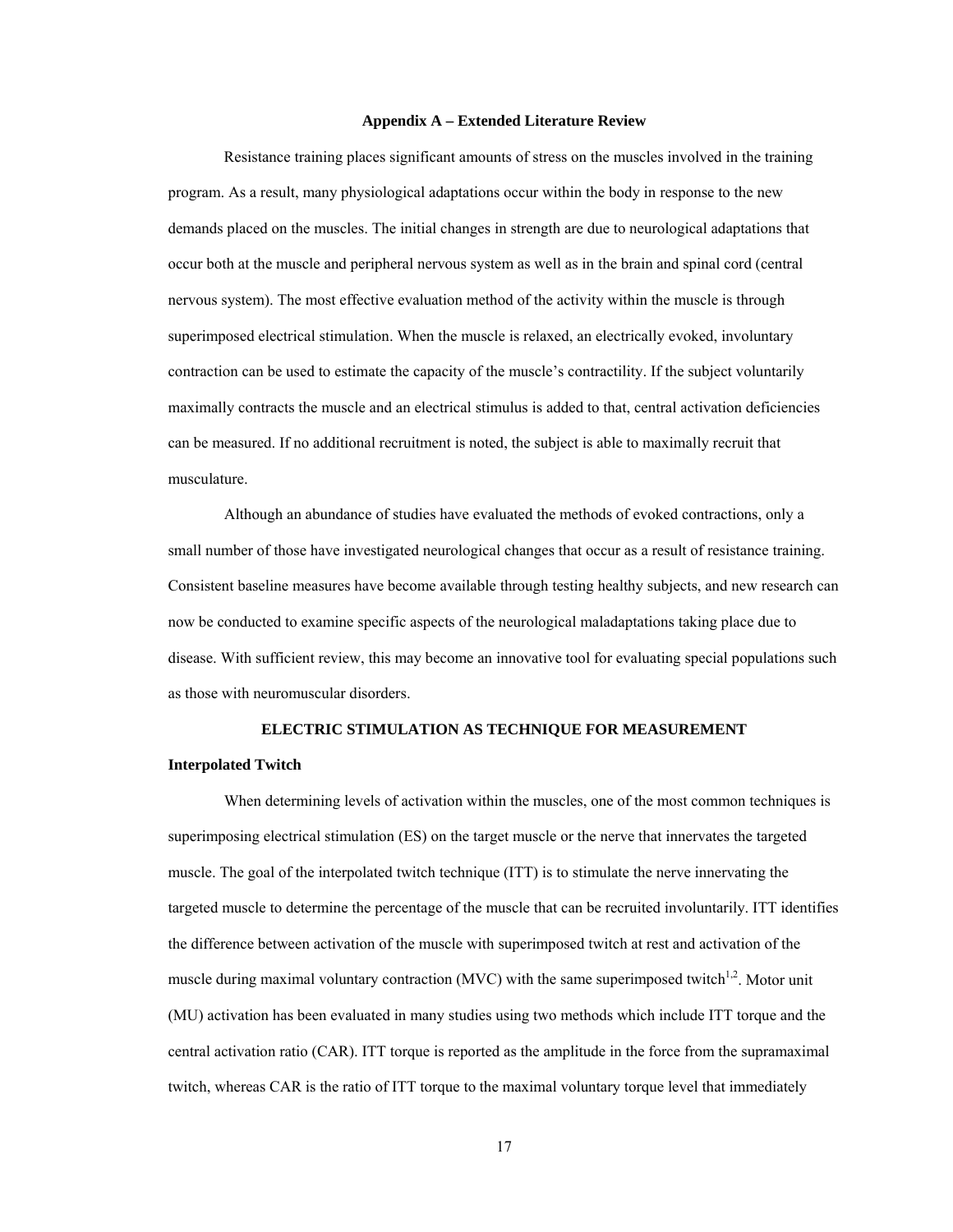preceded the delivery of the supramaximal stimulus<sup>3</sup>. When compared to the CAR method, ITT torque resulted in higher sensitivity to joint-angle changes and decreased sensitivity to changes in number of stimuli<sup>2</sup>.

#### **Effect on different muscles**

Each muscle within the human body has its own specific make-up of MU and filaments in order to most efficiently carry out specialized movements. Also, despite systematic activation of MUs according to Henneman's size principle, the areas of the muscle are recruited at random due to the distribution of the MU fibers in the cross-section of the muscle. Thus, several muscles and muscle groups have produced different responses to ITT. The most commonly studied have been the adductor pollicis, biceps brachii, triceps surae (gastrocnemius and soleus), and quadriceps femoris, in addition to the tibialis anterior. According to some studies<sup>4,5</sup> not all of these muscles are able to be fully activated voluntarily, while others have consistently reported that the quadriceps femoris are typically capable of achieving maximal activation<sup>1,6</sup>. The differences in these findings are dependent on several variables including stimulation technique, location of stimulation, and intensity of stimulation. Specifically, converse outcomes have been reported when describing results using the percutaneous superimposed electrical stimulation technique (stimulating the muscle belly) versus the interpolated twitch technique (stimulating the muscle nerve). Also, the discrepancies in the maximal performance of the muscles could be due to differing distributions of fiber types within each individual muscle<sup>5</sup>.

#### **Variables measured**

When assessing data from the ITT, several variables are available to measure and report. Among these are resting twitch torque, which can be measured using an isokinetic/isometric dynamometer or a force transducer<sup>3</sup>. Maximal voluntary torque is reported using the same protocol as previously described, but is measured during MVC versus at rest with an involuntary contraction. Either measure of maximal evoked torque (resting or voluntary) involves percutaneous stimulation of the muscle which is particularly uncomfortable for the instant the stimulus is applied. Maximal rate of torque development is the change in force over the change in time. CAR is the ratio of MVC to total torque. Also, maximal firing rate was reported in several studies, referring to assessment of maximal motor unit action potentials which were measured using a needle electrode placed within the muscle belly <sup>3</sup>. The torque time integral is typically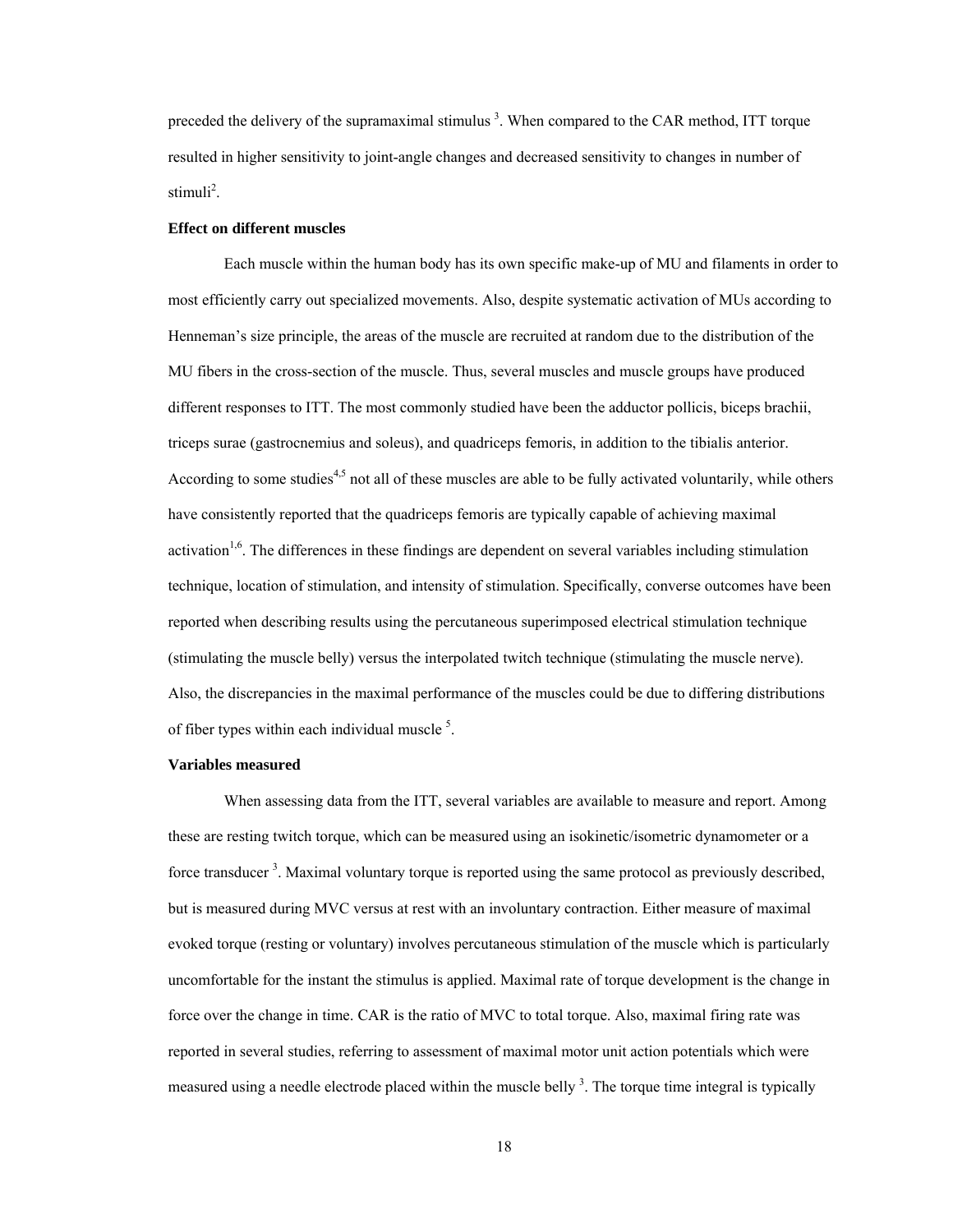measured at 40ms (TTI40). The TTI40 is the area under the curve on the torque-time graph from 0-40 seconds. The results of this variable are noteworthy Lastly, force has often been reported as absolute and relative rate of force development and maximal voluntary force (MVF).

#### **Variables concerning special populations**

Presently, all known studies using the ITT have used healthy subjects for their research. Although there have been studies that have evaluated fatigued muscles and musculoskeletal injuries, none to date have reported the use of ITT on special populations. Bampouras et al.<sup>2</sup> and Kendall et al  $^7$  suggested that when neural activation is accurately assessed during maximal efforts, new studies could evaluate the extent of neurological damage causing inactivation of skeletal muscles due to neuromuscular diseases<sup>2,7</sup>.

#### **Variance between men and women**

Although many studies have included both men and women in their investigations involving interpolated twitch and related stimulation techniques, there are few reports on gender differences. A study by Kramer<sup>8</sup> included findings of trends which suggested differences in the results of men and women. His explanations for variation included different proportions of large muscle fibers and distinction in sensitivity via cutaneous impedance <sup>8</sup>. Additionally, Maffiuletti et al <sup>9</sup> reported that women had a lower sensory threshold than men and required lower amplitude of stimuli to achieve supramotor threshold. The data collected in this study suggested that women have a higher sensory and supramotor excitability to cutaneous electrical stimulation<sup>9</sup>.

# **Muscles stimulated**

As protocols and technology for electrical stimulation have evolved over the last two decades, four muscles have been studied extensively, including the adductor pollicis, biceps brachii, triceps surae, and quadriceps femoris. Because the adductor pollicis is a small muscle with limited surface area to stimulate, investigators have primarily used the ulnar nerve as opposed to the muscle belly. Cannon and Cafarelli<sup>10</sup>. Herbert and Gandevia  $11$ , and Bigland-Ritchie et al.<sup>12</sup> followed similar methods by restraining the arm with the palm facing medially and placed the electrode directly over the ulnar nerve on the distal anterior side of the forearm.

The biceps brachii is near optimal length for force production when the elbow is flexed at 90°. As a result, most investigators <sup>1,4,13</sup> use an apparatus to fix the arm in this position. The electrodes are then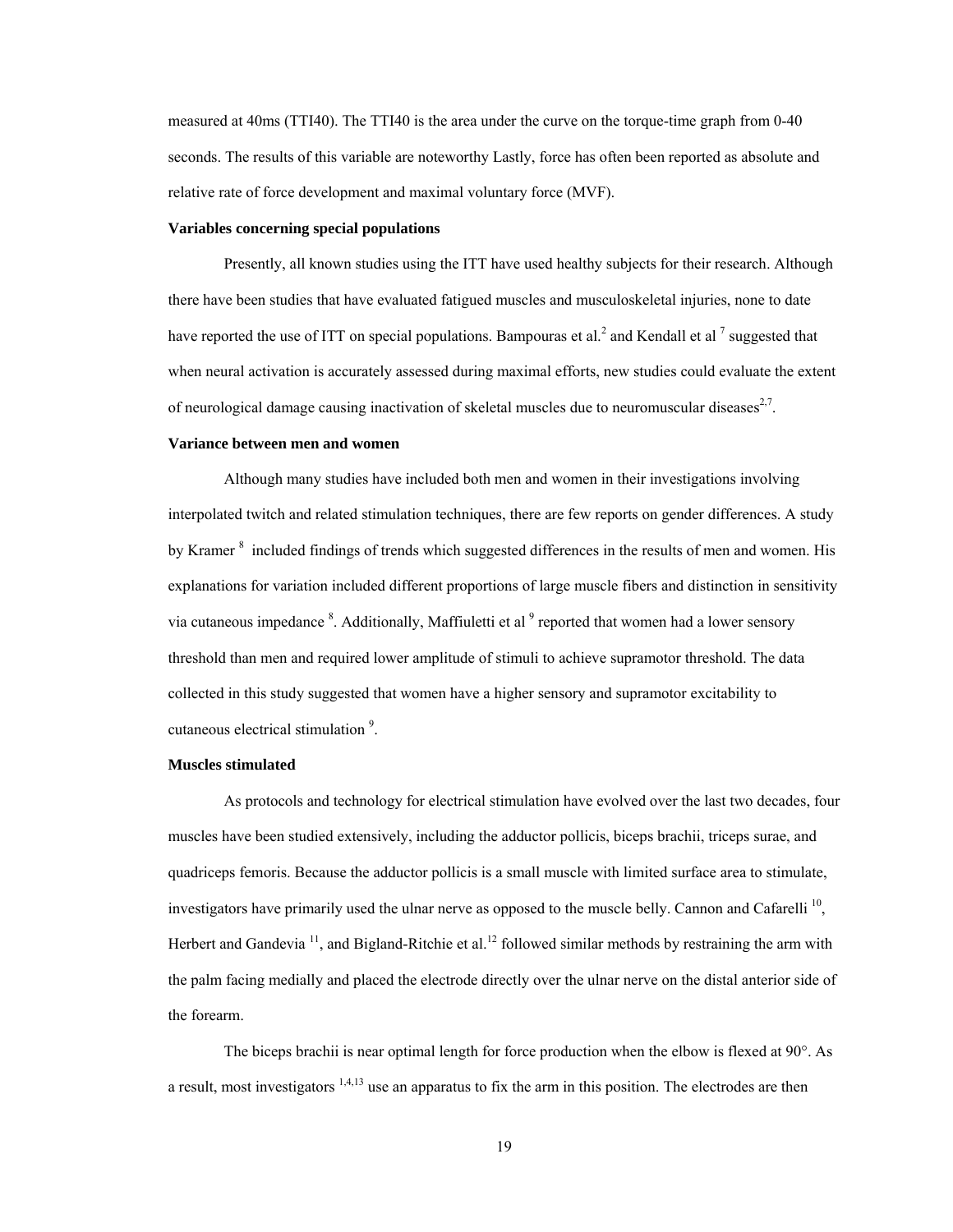placed over the motor point of the biceps brachii midway between the bicipital groove and the elbow crease and the distal biceps tendon  $1,13$ . Behm et al.<sup>4</sup> used slightly different placement of the distal electrode, securing it to the proximal, anterior portion of the forearm flexors.

The triceps surae have been evaluated using two, slightly different placements of the electrodes, depending on which particular muscles the investigators were trying to stimulate. When exciting the triceps surae as a group, the tibial nerve is typically the target for stimulation. The electrodes are therefore placed in the popliteal fossa and at the distal triceps surae where it intersects the tendon  $4,6,14$ . Aagaard et al.<sup>15</sup> and Bigland-Ritchie et al.<sup>12</sup> focused specifically on activation of the soleus, and placed one of the electrodes just distal to the gastrocnemius. The other electrode was placed either  $\sim$ 13cm proximal to the calcaneous<sup>15</sup> or over the Achilles' tendon at the malleolus $^{12}$ .

The quadriceps femoris have been extensively investigated using electrical stimulation. Since this muscle group is involved in activities such as rising from a chair and locomotion, activation is of prime importance. Many studies have used the percutaneous superimposed electrical stimulation technique (PES) to activate the quadriceps by stimulating the muscle bellies of the anterior thigh. Electrode placement for this technique has been reported without specific detail, or at similar, but slightly varying positions of the proximal and distal anterior thigh<sup>2-4,6,7,9,16-20</sup>. Dudley et al <sup>17</sup> and Kendall et al <sup>7</sup> placed 4.1 x 8.8-cm and 8 x 10-cm electrodes (respectively) distally over the vastus medialis and the proximally over the vastus lateralis. Additionally, studies have been investigated using the ITT to stimulate the quadriceps. In this case, the femoral nerve was stimulated with the cathode over the femoral triangle above the femoral nerve and the anode placed transversely over the gluteal fold  $21,22$ .

# **Interpolated Twitch Technique v. Percutaneous Superimposed Electrical Stimulation Technique**

Over many years of critical analysis of superimposed electrical stimulation methods, two techniques have become generally accepted for producing reliable results. While both techniques are able to activate the muscle, variation occurs in the location of stimulation. The ITT activates the muscle by stimulating the motor units with a twitch applied to the muscle nerve, whereas with the PES, the muscle is stimulated by electrodes placed directly on the muscle belly. Paillard et al <sup>5</sup>noted the greatest drawback of the superimposed technique is the high level of pain that is inflicted with the electrical stimulation; if the stimulation of the muscle is too great, this could result in activation of the antagonist muscles. Paillard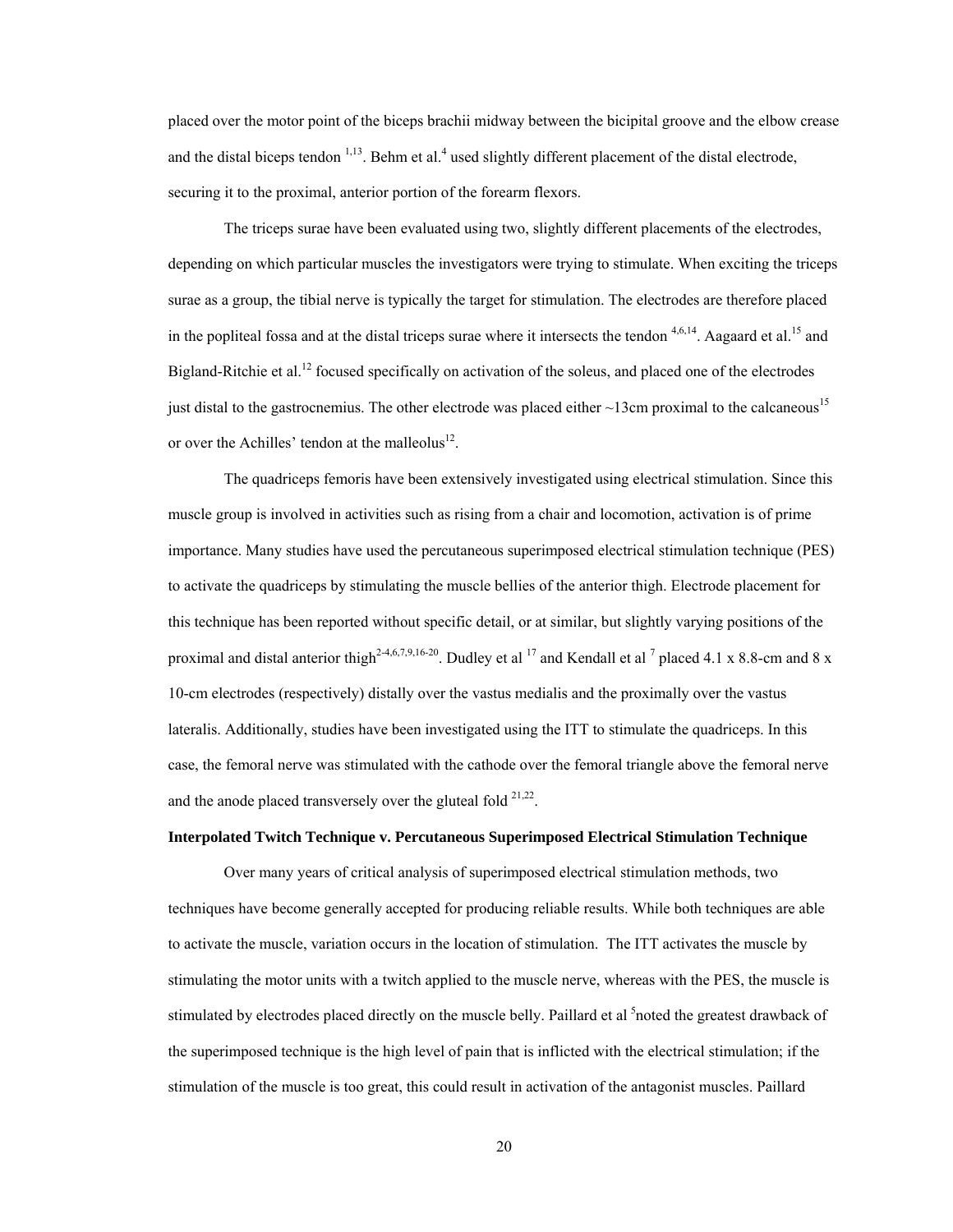concluded through analysis of the available literature that ITT was used most often for evaluation purposes while the PES was typically applied in training programs  $<sup>5</sup>$ .</sup>

#### **Muscle action**

There seems to be little or no influence of each muscles said actions (flexion or extension) affecting the results of activation when measured using interpolated twitch. The biceps brachii are flexors of the arm, the quadriceps femoris are extensors of the knee, and the adductor pollicis muscle in the hand adducts the thumb; all three muscles (muscle groups) have been described as capable of full activation $^{1,12}$ . In contrast, Behm et al. $<sup>6</sup>$  suggested that when comparing the dorsiflexors of the foot with the plantar</sup> flexors, the dorsiflexors had a greater capacity to achieve full activation. It can be inferred that while there are a number of muscles that reportedly cannot voluntarily reach full activation, there is no apparent correlation between the action of the muscle and its ability to do so.

# **ITT parameters: intensity, frequency, timing, and number of stimulation**

The variables of percutaneous electrical stimulation delivered during ITT have been greatly varied between studies. The intensity of the stimuli is measured in volts (v), and milliamps (mA). Reports of these measures have ranged from 100-400v at 10mA-1A. The frequencies of stimulation vary between 10- 100Hz. Generally, 200-300µs pulses are administered 10-2000µs apart. The number of stimuli has ranged from single tetanus to octets.

# **PHYSIOLOGY**

#### **Different muscles**

The proportion of fiber types within each muscle and the elastic characteristics of its tendons seem to have a great impact on the muscle's ability to reach full activation with voluntary contractions<sup>5</sup>. According to Henneman's size principle, MU will be recruited from smallest to largest in relationship to the intensity of stimulation applied. Fast twitch fibers are able to produce more force at a faster rate than slow oxidative fibers. As a result, if the muscle is maximally stimulated, whether voluntarily or involuntarily, muscles that have a greater percentage of fast twitch fibers (more fast twitch MU), have an increased opportunity for maximal activation. Behm et al.<sup>4</sup> concluded that dorsiflexors of the foot have a greater capacity for complete activation than the plantar flexors due to the faster twitch of the MU in the muscles.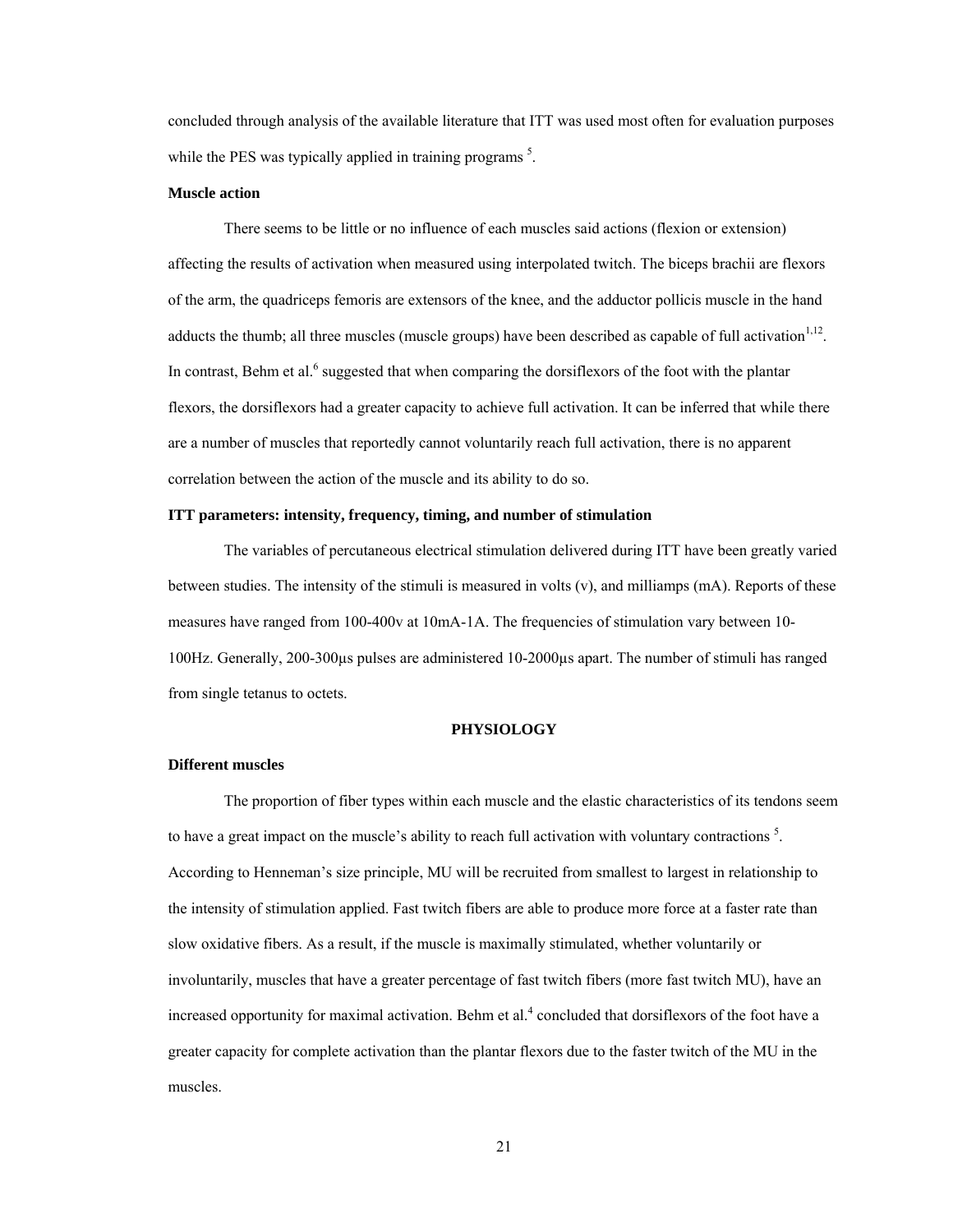#### **Support for ability to increase MVC**

The amplitude of MVC depends on several factors that together affect the performance of the muscle. MVCs are directly related to  $\alpha$ -motoneuron excitability, neural drive, MU recruitment, and motoneuron firing frequencies, among other things. Without optimal levels of all these elements, the muscle can still establish a contraction, however, when these variables increase, it directly results in an increase in MVC. While hypertrophy (increase in cross-sectional area of the muscle) typically has a positive relationship with strength, hypertrophy doesn't correlate with increases in MVC, as these increases typically occur as a result of central and peripheral neural adaptations<sup>15</sup>.

# **Different muscle actions**

Several muscles have been studied with various types of electrical stimulation attempting to find the most accurate and reliable way to measure the contractility of the muscles. One of the variables in these investigations is the action being completed by the muscle while measurements are collected. According to Paillard et al<sup>5</sup>, activation levels of each muscle are strongly influenced by the muscle action performed during testing. Overall, studies with healthy subjects who performed isometric contractions generally reported similar peak torque scores during voluntary and evoked contractions. PES trials requiring concentric muscle contractions during evaluation produced comparable or lesser peak torque values than voluntary contractions. In comparison, few studies have examined torque with eccentric muscle actions. However, some studies have suggested that voluntary actions will either be limited or improved due to neural protection of the muscles through mechanisms such as the golgi tendon organs (GTO), muscle spindles, and coactivation. Nonetheless, superimposed electrical stimulation creates physiological effects which are directly related to the mode of muscle action  $5$ .

# **Healthy subjects**

The results of many prior studies using superimposed electrical stimulation have been collected from healthy subjects<sup>1,2,7,9,12-16,18-25</sup>. These findings, while some are still inconclusive, are estimates of the musculoskeletal system's maximal physiological capacity. Because the subjects were reportedly healthy during participation, inferences can be made about trends and could provide critical baseline measures for future investigations with special populations.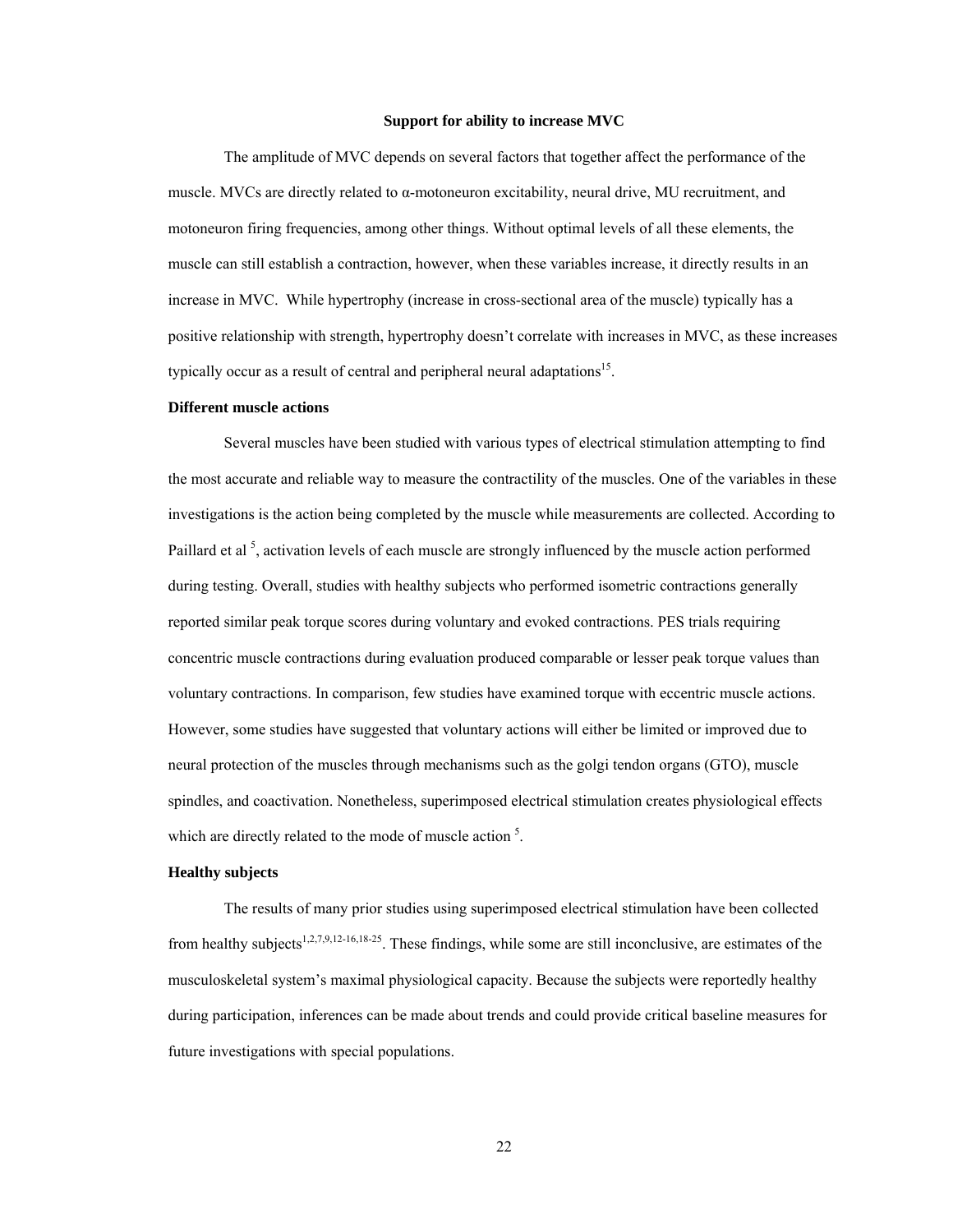## **Special populations**

To date, few studies have explored PES or ITT methods to evaluate special populations. Specifically, physiological changes evolve with the onset and progression of neurological disorders which could be assessed and monitored using healthy subjects' measures to establish a baseline. Because of reliability deficiencies in methods used in the past, electrical stimulation has not yet been used for this purpose<sup> $2,7$ </sup>. There are several movement disorders that degenerate or alter central activation of motor control. Parkinson's Disease, Progressive Supranuclear Palsy, and Huntington's Disease, just to name a few, could all use the superimposed technique to monitor progression of the disease or progress in counteracting the disease as well as to measure degeneration of muscle activation capabilities.

## **ADAPTATIONS TO RESISTANCE TRAINING**

#### **Increased maximal voluntary activation**

As it has been well established in the literature, resistance training triggers an increase in strength of the involved muscles. In fact, the initial onset of the increase has been determined to be the result of neural adaptations, not physiological adaptations (hypertrophy) of the muscle itself. Some studies have assessed muscle activation in terms of this adaptive response and have found that resistance training increases levels of activation as well as maximal motor unit firing rate, although there was a weak correlation between the two variables  $3$ .

Aagaard et al.<sup>15</sup> investigated amplitudes of the V-wave in pre- and post-14 wk resistance training regimens. When supramaximal nerve stimulation is applied during MVC, the efferent motor impulses generated because of activation of motoneurons via central descending pathways will collide with the antidromic potentials, thus allowing a part of the evoked reflex response to pass to the muscle, called the Vwave. It's been termed the V-wave to indicate its presence during voluntary efforts, but not at rest<sup>15</sup>.

The subjects were put through a progressive heavy-resistance strength training program which resulted in elevated V-wave amplitudes, indicating neurological adaptations at spinal and supraspinal levels. The study identifies the possibility that these neural changes could implicate transformations in αmotoneuron excitability and descending motor drive. The increased amplitude of the V-wave in response to resistance training is indicative of amplified neural drive in descending corticospinal pathways which is paralleled by an increase in motor neuron excitability. The study reports as much as 49% increases in V-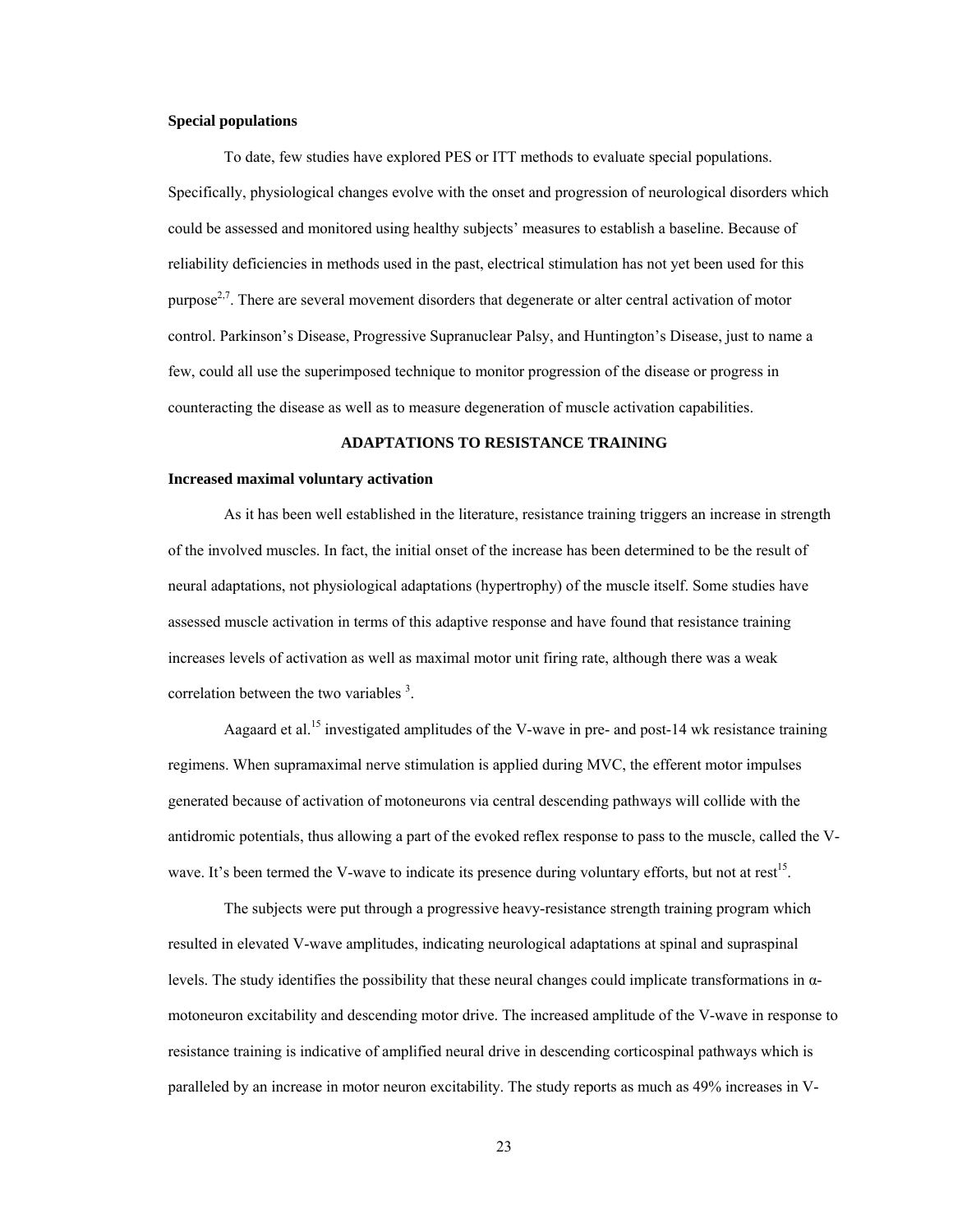wave amplitude in response to 9-21 wk of heavy-resistance strength training. The investigators suggest that this increase is the consequence of increases in motoneuron firing frequency and/or motoneuron recruitment. The conclusion that heavy-resistance strength training initiates a considerable increase in efferent motor output during MVC suggests that further studies should be done to investigate the this positive outcome<sup>15</sup>.

#### **Dynamic versus isometric testing**

Typically, to measure activation within a muscle through isometric contraction the evoked response is calculated by finding the difference between the peak force (PF) following MVC plus superimposed twitch and the PF of MVC. This approach is fairly straightforward and reliable when testing multiple sessions and has been frequently used. When testing with dynamic actions such as concentric contractions, force trace preceding stimulation is inferred to suggest an approximation of what the voluntary force would have been when evoked force reaches its peak  $^{26}$ . These numbers are somewhat arbitrary and this method has produced a negligible effect on estimations of voluntary activation when applied to isometric contractions<sup>1</sup>. Although isometric testing is less specific to dynamic training, the method of estimating voluntary activation of the muscle isometrically is far more accurate than testing with dynamic exercises.

## **Increased maximal rate of force development (MRFD)**

When rationalizing an increase in MRFD, several factors seem to play a role in decreasing the amount of time required to reach maximal force. Aagaard et al.<sup>15</sup> reported that following 14 wk of resistance training, the results suggested increases in efferent motor output, enhanced neural drive, and increased motoneuron excitability which produce increases in MVC. When more signals are sent with greater intensity to motoneurons which are increasingly accepting of the signals to stimulate the muscle, it seems logical that the muscle would respond by producing force at a faster rate. Although there will be an expected plateau at some point as the MRFD increases with resistance training, no longitudinal studies have been conducted to measure at what point this occurs. Further studies could investigate what specifically increases each factor to reach optimal MRFD for individuals.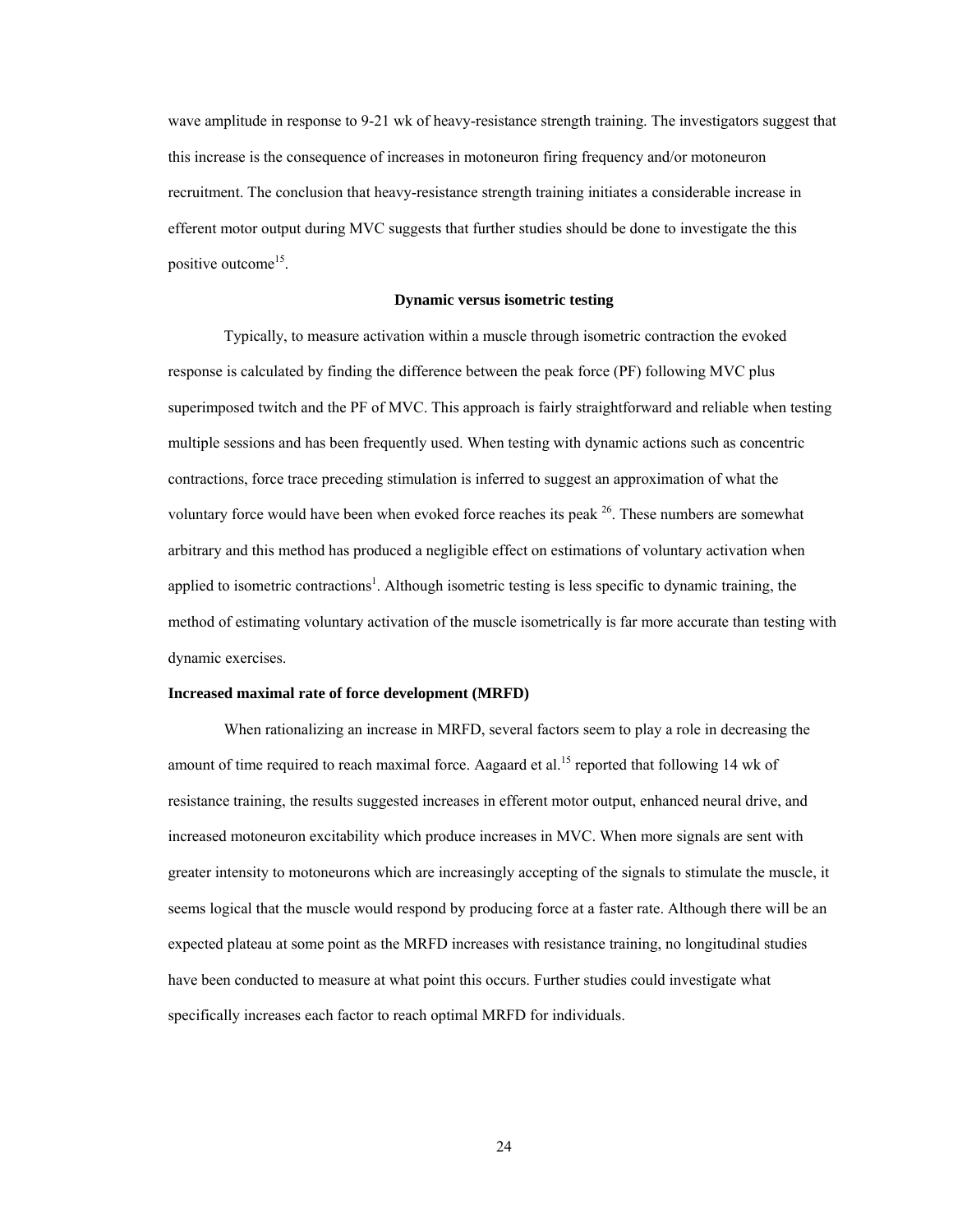#### **Using PES in special populations: A case example of Parkinson's Disease**

Parkinson's Disease (PD) is a central nervous system (CNS) disorder that results in reduced strength <sup>27</sup>among other disabling symptoms. Miscommunication within the nervous system of persons with PD first occurs deep within the brain, where the production of chemicals, called neurotransmitters, is altered by the disease. From there motor-control messages are encrypted with problems along the way, which result in either the message never reaching the muscle or the message being misrepresented by the time it gets there. Nallegowda et al <sup>28</sup> has demonstrated that strength deficits are at least partially central in nature, but techniques such as ITT and PES have not yet been used on this population.

As a result of the impairment of neurological efficiency when a message relaying motor-control is sent from the brain to initiate a voluntary movement, an individual with PD would be expected to have decreased MVC. However, if the muscle were directly stimulated using ITT or PES, the involuntary activation should still be maximal because the PD has not been found to damage the peripheral nervous system. Thus, persons with PD should have a reduced CAR, but this has yet to be determined. Also, PES may be able to give us more information about the adaptations in the CNS with strength training in persons with CNS disorders.

## **CONCLUSIONS**

Due to the neuromuscular stress when an individual engages in resistance training, the body reacts quickly by adapting the neurological pathways for communication between the muscle and the central nervous system (spinal cord and brain), causing changes to occur both at the periphery and centrally. The neurological adaptations that take place can be identified and evaluated by methods including ITT and PES. Following decades of critical analysis of the techniques used to interpret muscle contractility and its relationship to the nervous system, general conclusions can be made regarding the ability to stimulate different muscles and the most reliable methods can be elucidated from the many methodologies that have already been explored. Studies have been conducted to measure these effects on healthy populations, but there remain endless possibilities for further investigation involving neurological impairment.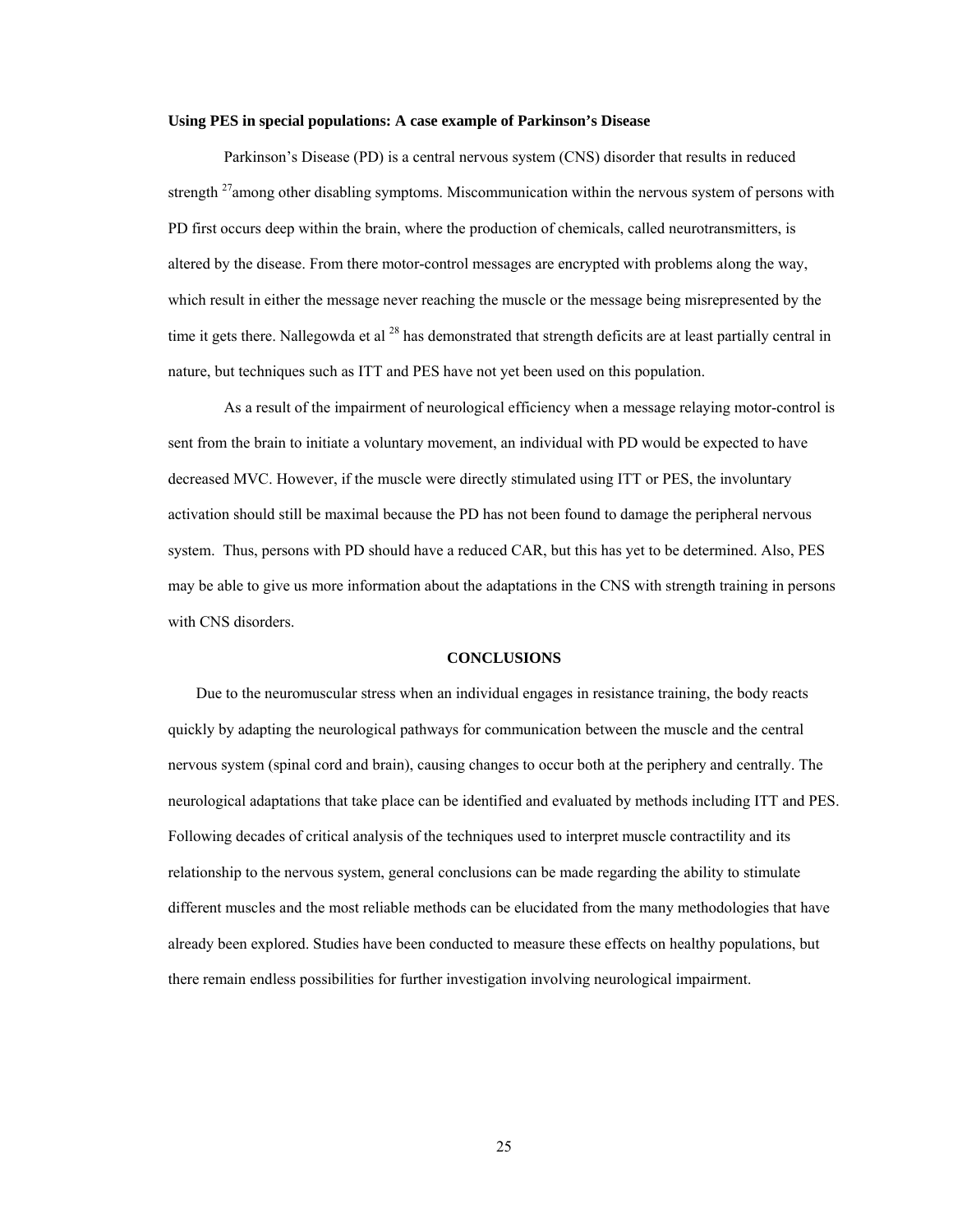#### **REFERENCES**

1. Allen GM, Gandevia SC, McKenzie DK. Reliability of measurements of muscle strength and voluntary activation using twitch interpolation. Muscle Nerve 1995;18:593-600.

2. Bampouras TM, Reeves ND, Baltzopoulos V, Maganaris CN. Muscle activation assessment: effects of method, stimulus number, and joint angle. Muscle Nerve 2006;34:740-746.

3. Knight CA, Kamen G. Relationships between voluntary activation and motor unit firing rate during maximal voluntary contractions in young and older adults. Eur J Appl Physiol 2008;103:625-630.

4. Behm DG, Whittle J, Button D, Power K. Intermuscle differences in activation. Muscle Nerve 2002;25:236-243.

5. Paillard T, Noe F, Passelergue P, Dupui P. Electrical stimulation superimposed onto voluntary muscular contraction. Sports Med 2005;35:951-966.

6. Behm DG, St-Pierre DM, Perez D. Muscle inactivation: assessment of interpolated twitch technique. J Appl Physiol 1996;81:2267-2273.

7. Kendall TL, Black CD, Elder CP, Gorgey A, Dudley GA. Determining the extent of neural activation during maximal effort. Med Sci Sports Exerc 2006;38:1470-1475.

8. Kramer JF. Effect of electrical stimulation current frequencies on isometric knee extension torque. Phys Ther 1987;67:31-38.

9. Maffiuletti NA, Herrero AJ, Jubeau M, Impellizzeri FM, Bizzini M. Differences in electrical stimulation thresholds between men and women. Ann Neurol 2008;63:507-512.

10. Cannon RJ, Cafarelli E. Neuromuscular adaptations to training. J Appl Physiol 1987;63:2396-2402.

11. Herbert RD, Gandevia SC. Twitch interpolation in human muscles: mechanisms and implications for measurement of voluntary activation. J Neurophysiol 1999;82:2271-2283.

12. Bigland-Ritchie B, Furbush F, Woods JJ. Fatigue of intermittent submaximal voluntary contractions: central and peripheral factors. J Appl Physiol 1986;61:421-429.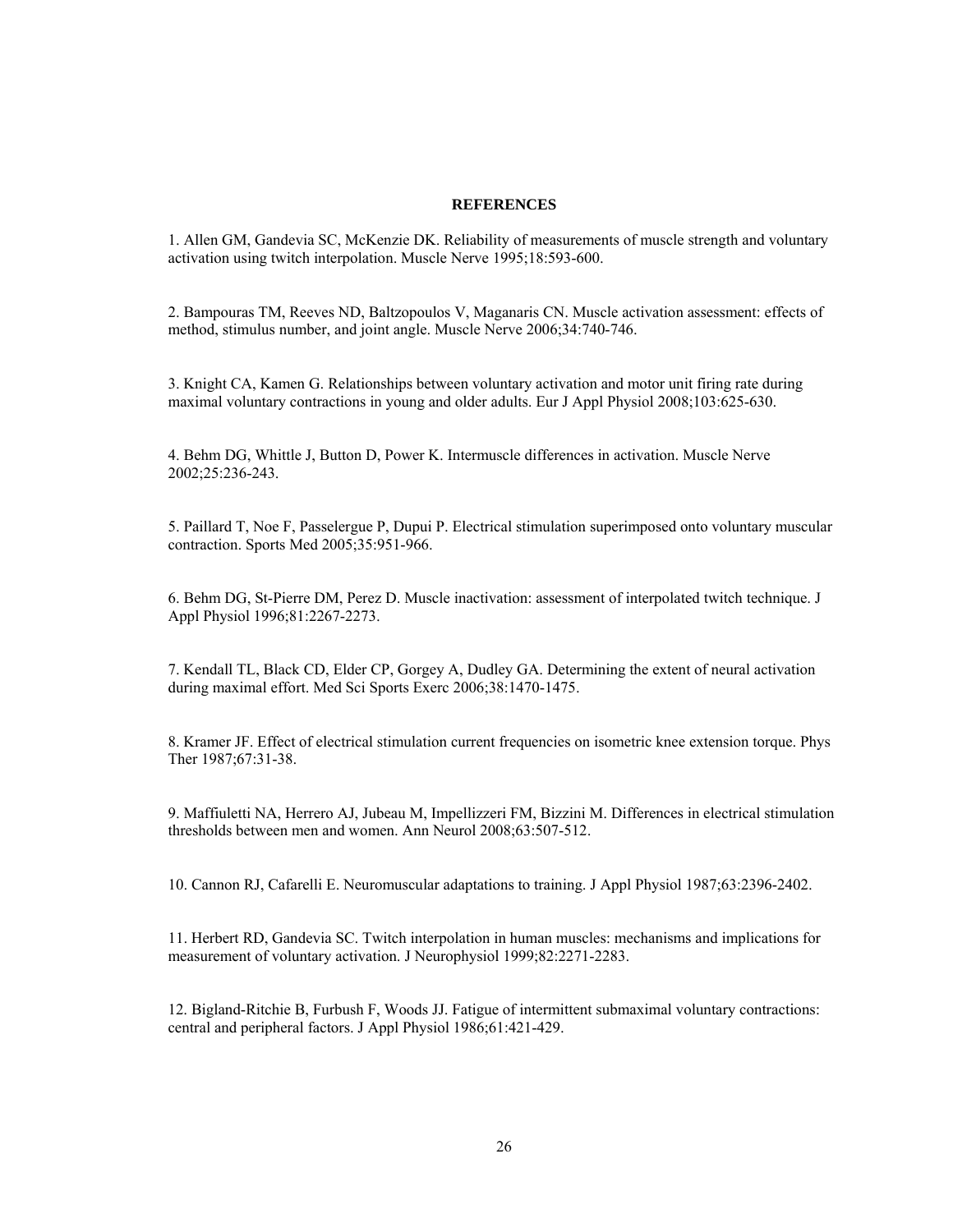13. McKenzie DK, Bigland-Ritchie B, Gorman RB, Gandevia SC. Central and peripheral fatigue of human diaphragm and limb muscles assessed by twitch interpolation. J Physiol 1992;454:643-656.

14. Suter E, Herzog W. Effect of number of stimuli and timing of twitch application on variability in interpolated twitch torque. J Appl Physiol 2001;90:1036-1040.

15. Aagaard P, Simonsen EB, Andersen JL, Magnusson P, Dyhre-Poulsen P. Neural adaptation to resistance training: changes in evoked V-wave and H-reflex responses. J Appl Physiol 2002;92:2309-2318.

16. Bulow PM, Norregaard J, Danneskiold-Samsoe B, Mehlsen J. Twitch interpolation technique in testing of maximal muscle strength: influence of potentiation, force level, stimulus intensity and preload. Eur J Appl Physiol Occup Physiol 1993;67:462-466.

17. Dudley GA, Harris RT, Duvoisin MR, Hather BM, Buchanan P. Effect of voluntary vs. artificial activation on the relationship of muscle torque to speed. J Appl Physiol 1990;69:2215-2221.

18. Folland JP, Williams AG. Methodological issues with the interpolated twitch technique. J Electromyogr Kinesiol 2007;17:317-327.

19. Oskouei MA, Van Mazijk BC, Schuiling MH, Herzog W. Variability in the interpolated twitch torque for maximal and submaximal voluntary contractions. J Appl Physiol 2003;95:1648-1655.

20. Skurvydas A, Mamkus G, Duoniene V et al. . The time-course of voluntary and electrically evoked muscle performance during and after stretch-shortening exercise is different. 2007;6:408-416.

21. de Ruiter CJ, Kooistra RD, Paalman MI, de Haan A. Initial phase of maximal voluntary and electrically stimulated knee extension torque development at different knee angles. J Appl Physiol 2004;97:1693-1701.

22. de Ruiter CJ, Vermeulen G, Toussaint HM, de Haan A. Isometric knee-extensor torque development and jump height in volleyball players. Med Sci Sports Exerc 2007;39:1336-1346.

23. Behm D, Power K, Drinkwater E. Comparison of interpolation and central activation ratios as measures of muscle inactivation. Muscle Nerve 2001;24:925-934.

24. Herbert RD, Dean C, Gandevia SC. Effects of real and imagined training on voluntary muscle activation during maximal isometric contractions. Acta Physiol Scand 1998;163:361-368.

25. Ploutz LL, Tesch PA, Biro RL, Dudley GA. Effect of resistance training on muscle use during exercise. J Appl Physiol 1994;76:1675-1681.

26. Shield A, Zhou S. Assessing voluntary muscle activation with the twitch interpolation technique. Sports Med 2004;34:253-267.